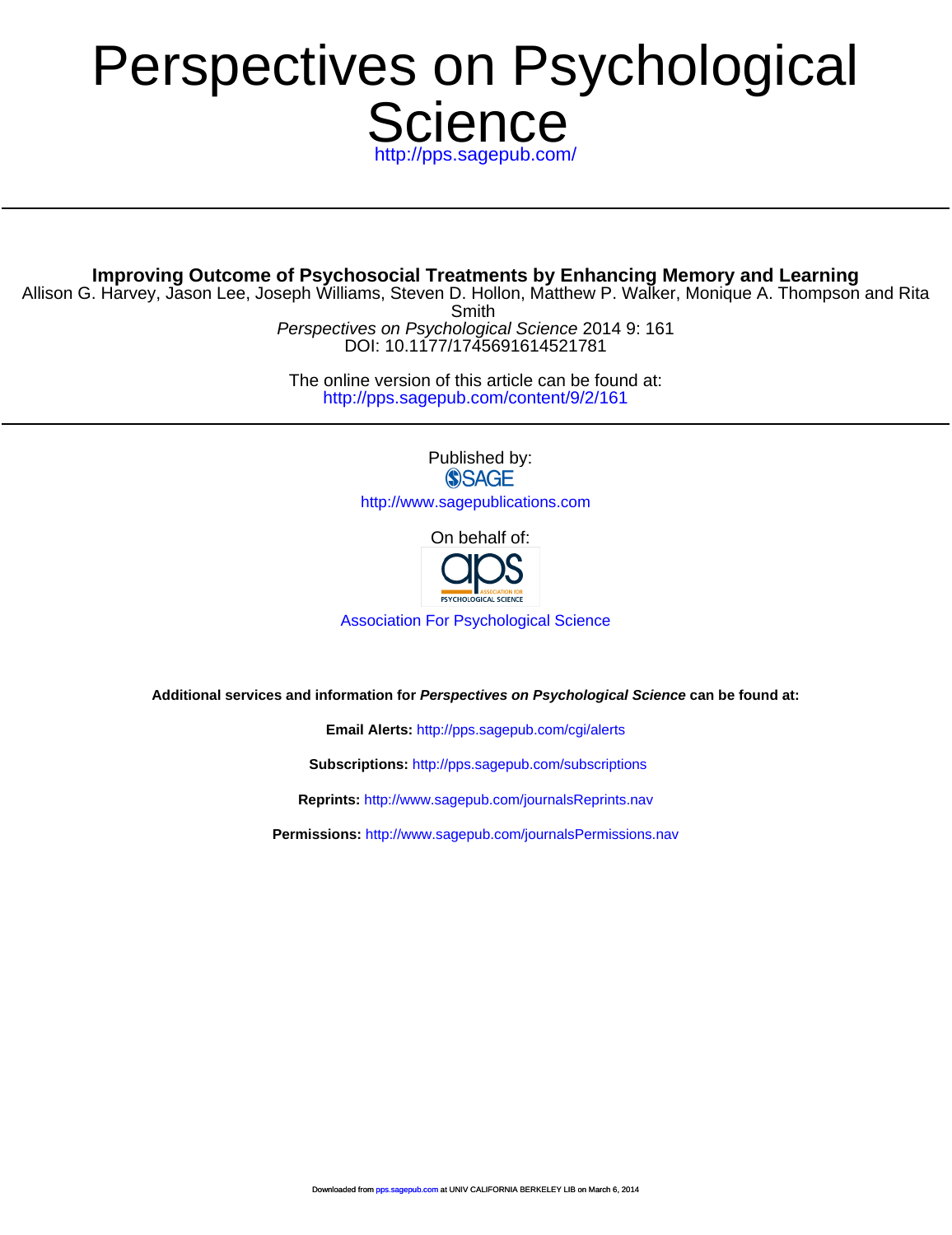# Improving Outcome of Psychosocial Treatments by Enhancing Memory and Learning



Perspectives on Psychological Science 2014, Vol. 9(2) 161–179 © The Author(s) 2014 Reprints and permissions: sagepub.com/journalsPermissions.nav DOI: 10.1177/1745691614521781 pps.sagepub.com



# Allison G. Harvey $^1$ , Jason Lee $^1$ , Joseph Williams $^1,$ Steven D. Hollon<sup>2</sup>, Matthew P. Walker<sup>1</sup>, Monique A. Thompson $^1\!$ , and Rita Smith $^1$

<sup>1</sup>Department of Psychology, University of California, Berkeley; and <sup>2</sup>Department of Psychology, Vanderbilt University

# Abstract

Mental disorders are prevalent and can lead to significant impairment. Some progress has been made toward establishing treatments; however, effect sizes are small to moderate, gains may not persist, and many patients derive no benefit. Our goal is to highlight the potential for empirically supported psychosocial treatments to be improved by incorporating insights from cognitive psychology and research on education. Our central question is: If it were possible to improve memory for the content of sessions of psychosocial treatments, would outcome substantially improve? We leverage insights from scientific knowledge on learning and memory to derive strategies for transdiagnostic and transtreatment cognitive support interventions. These strategies can be applied within and between sessions and to interventions delivered via computer, the Internet, and text message. Additional novel pathways to improving memory include improving sleep, engaging in exercise, and using imagery. Given that memory processes change across the lifespan, services to children and older adults may benefit from different types and amounts of cognitive support.

# Keywords

memory, learning, psychosocial treatments, cognitive behavior therapy, sleep

A number of surprises have emerged from research on mental illness. The prevalence of mental illness is very high, affecting 30% of the American population during any 12-month period (Kessler, Berglund, et al., 2005; Kessler, Demler, et al., 2005). The disability and functional impairments associated with mental illness are serious and wide-ranging. The economic impact on the individual and society is substantial (Kessler et al., 2008). Hence, research to improve treatment is a high priority. The director of the National Institutes of Mental Health, Dr. Thomas Insel (2009), has highlighted the somewhat discouraging results from several large pharmacotherapy trials. He also observed that "while psychosocial interventions have received much less marketing attention than pharmacological treatments, the results are arguably more encouraging" (Insel, 2009, p. 129). Indeed, progress in establishing evidence-based psychosocial treatments for many mental illnesses has been excellent (Chambless & Ollendick, 2001; Silverman & Hinshaw, 2008). However,

much work remains. The effect sizes of most available treatments are small to moderate, gains may not persist, and there is a proportion of patients who derive little or no benefit. Even under optimal conditions, treatment failure is too common (Lambert, 2004; Nathan & Gorman, 2007). Our goal is to highlight the potential for empirically supported treatments to be improved by incorporating insights from cognitive psychology and educational research. Our central questions are as follows: If it were possible to improve memory for content of sessions of psychosocial treatments, would outcome substantially improve? And, if so, how could such memory improvements be made?

#### Corresponding Author:

Allison G. Harvey, Department of Psychology, University of California, Berkeley, 2205 Tolman Hall #1650, Berkeley, CA 94720-1650 E-mail: aharvey@berkeley.edu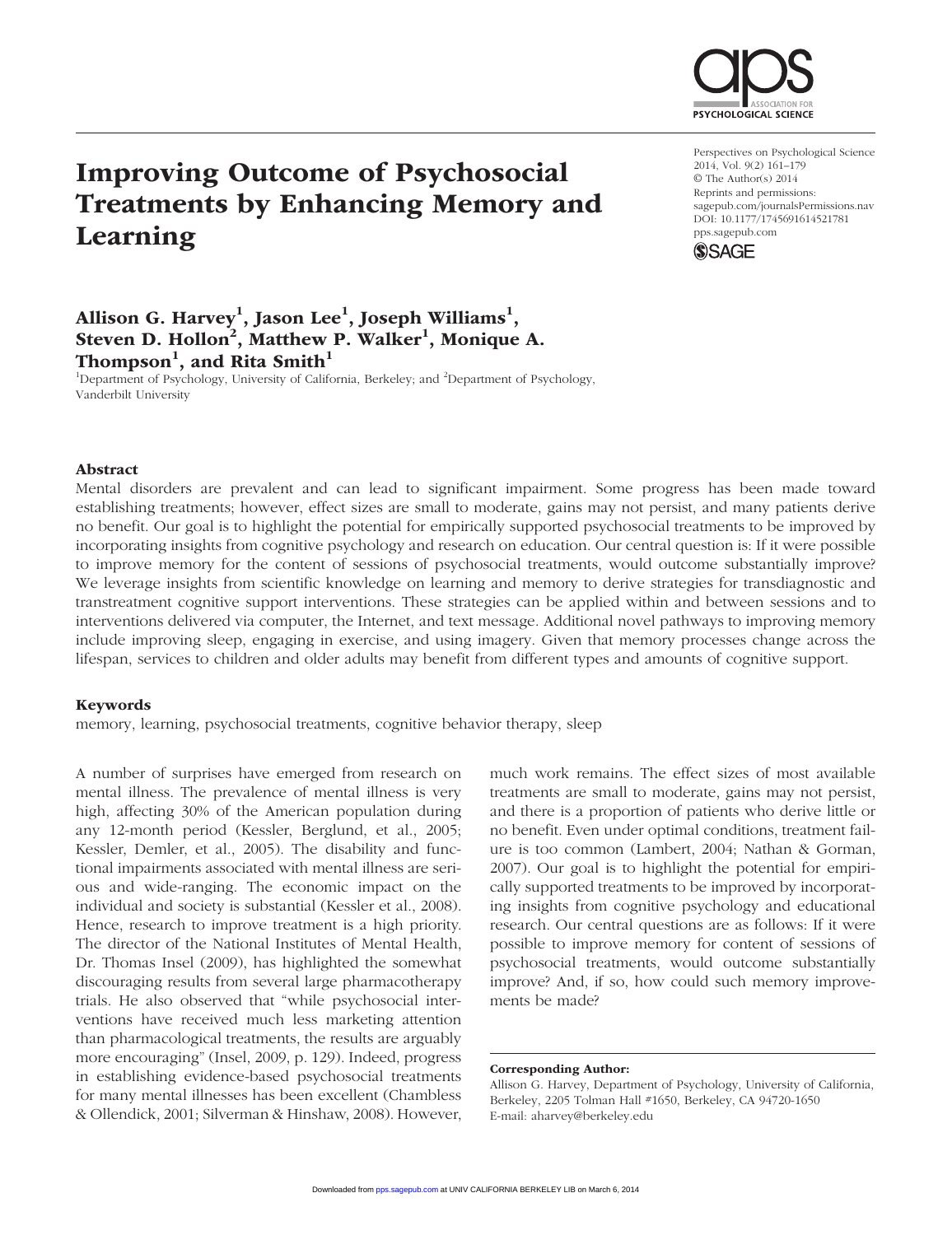| Type of impairment    | Depression                                     | Bipolar disorder                                                                   | Schizophrenia                                                            |
|-----------------------|------------------------------------------------|------------------------------------------------------------------------------------|--------------------------------------------------------------------------|
| Declarative memory    | Hertel (1998); Hertel<br>and Rude $(1991)^{a}$ | Torres et al. $(2007)^b$                                                           | Aleman et al. $(1999)^{b}$ ; Cirillo<br>and Seidman $(2003)^c$           |
| Nondeclarative memory | N/A                                            | Cognitive function is<br>relatively spared:<br>van Gorp et al. (1999) <sup>a</sup> | Cognitive function is<br>relatively spared:<br>Boyer et al. $(2007)^c$ ; |
|                       |                                                |                                                                                    | W. Perry et al. $(2000)^{a}$                                             |
| Working memory        | Gotlib and Joormann $(2010)^c$                 | Torres et al. $(2007)^b$                                                           | Lee and Park $(2005)^b$                                                  |
| Prospective memory    | N/A                                            | N/A                                                                                | Henry et al. $(2007)^a$                                                  |

Table 1. Examples of Specific Types of Memory Impairment in Depression, Bipolar Disorder, and Schizophrenia

Note: Declarative memory is composed of episodic memory (memory for events) and semantic memory (memory for facts); nondeclarative memory is composed of procedural, implicit, and nonassociative memory as well as conditioning. Prospective memory = memory for future intentions;  $N/A = To$  the best of our knowledge, this aspect of memory has not yet been studied.

<sup>a</sup>Single experiment. <sup>b</sup>Meta-analysis. <sup>c</sup>Thorough selective review.

# Memory Problems and Mental Illness

Memory deficits are commonly observed across mental illnesses, including major depression (Behnken et al., 2010; Campbell & MacQueen, 2004; Hertel & Hardin, 1990; MacQueen et al., 2003; Marvel & Paradiso, 2004; Taconnat et al., 2010; Videbech & Ravnkilde, 2004), bipolar disorder (L. Clark, Sarna, & Goodwin, 2005; Martinez-Aran et al., 2005; Martino, Igoa, Marengo, Scarpola, & Strejilevich, 2011; Robinson et al., 2006), schizophrenia (Altshuler et al., 2004; Holthausen et al., 2003; Varga, Magnusson, Flekkoy, David, & Opjordsmoen, 2007), posttraumatic stress disorder (Bremner, Vermetten, Nadeem, & Meena, 2004; Isaac, Cushway, & Jones, 2006; Jelinek et al., 2006), as well as the other anxiety disorders (Airaksinen, Larsson, & Forsell, 2005).

These deficits have been attributed to poor organizational skills (Behnken et al., 2010), hippocampal atrophy due to stress steroids (Campbell & MacQueen, 2004; MacQueen et al., 2003; Videbech & Ravnkilde, 2004), disruptions that include compromised connectivity between the prefrontal cortex and hippocampus (Marvel & Paradiso, 2004; Mayberg, 2002), executive functioning disruption (Fossati, Ergis, & Allilaire, 2002), poor ability to self-initiate (Hertel & Hardin, 1990; Taconnat et al., 2010), and the impact of negative emotion, such as depression and anxiety, which narrows and biases attention and occupies cognitive capacity (Easterbrook, 1959; Leighl, Gattellari, Butow, Brown, & Tattersall, 2001; Schraa & Dirks, 1982).

Although a systematic review of the specific memory deficits experienced by patients diagnosed with a mental illness is beyond the scope of the present article, we include Table 1 to illustrate specific examples of the pervasive deficits across memory domains for patients with depression, bipolar disorder, and schizophrenia. These three disorders were selected because they present the biggest treatment challenges that currently face the field in terms of both prevalence and severity (Insel, 2008).

# Memory for Professional Advice Is Poor

Therapeutic outcome may be profoundly adversely affected by memory impairment. There is robust evidence across two decades documenting that patients have very poor memory for diagnostic and treatment information. This phenomenon has been observed across many patient groups: Accurate memory recall by cancer patients ranges from 23% to 33% (Bober, Hoke, Duda, & Tung, 2007; Jansen et al., 2008) and by patients with osteoporosis from 31% to 63% (Pickney & Arnason, 2005); patients with chronic pain and those with high cholesterol recall 30% (Lewkovich & Haneline, 2005) and 38% (Croyle et al., 2006), respectively, of diagnostic and treatment information. Recall is particularly poor for health behavior change advice (Flocke & Stange, 2004). It should not be surprising that poor memory for the content of a doctor's visit has severe adverse effects on treatment adherence (Kravitz et al., 1993; Pickney & Arnason, 2005; Tosteson et al., 2003).

Various explanations for these findings have been offered. First, at the most basic level, even when memory functioning is optimal, it is an imperfect system, with fallibility possible at the stage of initial encoding (formation), storage (consolidation), or later recollection (retrieval) (Schacter, 2001). Second, the experience of negative emotion, which occurs during diagnosis and treatment, is associated with attentional biasing and narrowing, which affects what is encoded (Easterbrook, 1959; Leighl et al., 2001; Schraa & Dirks, 1982). Indeed, Phelps (2004) highlighted the finding that when we are emotionally aroused we are more likely to remember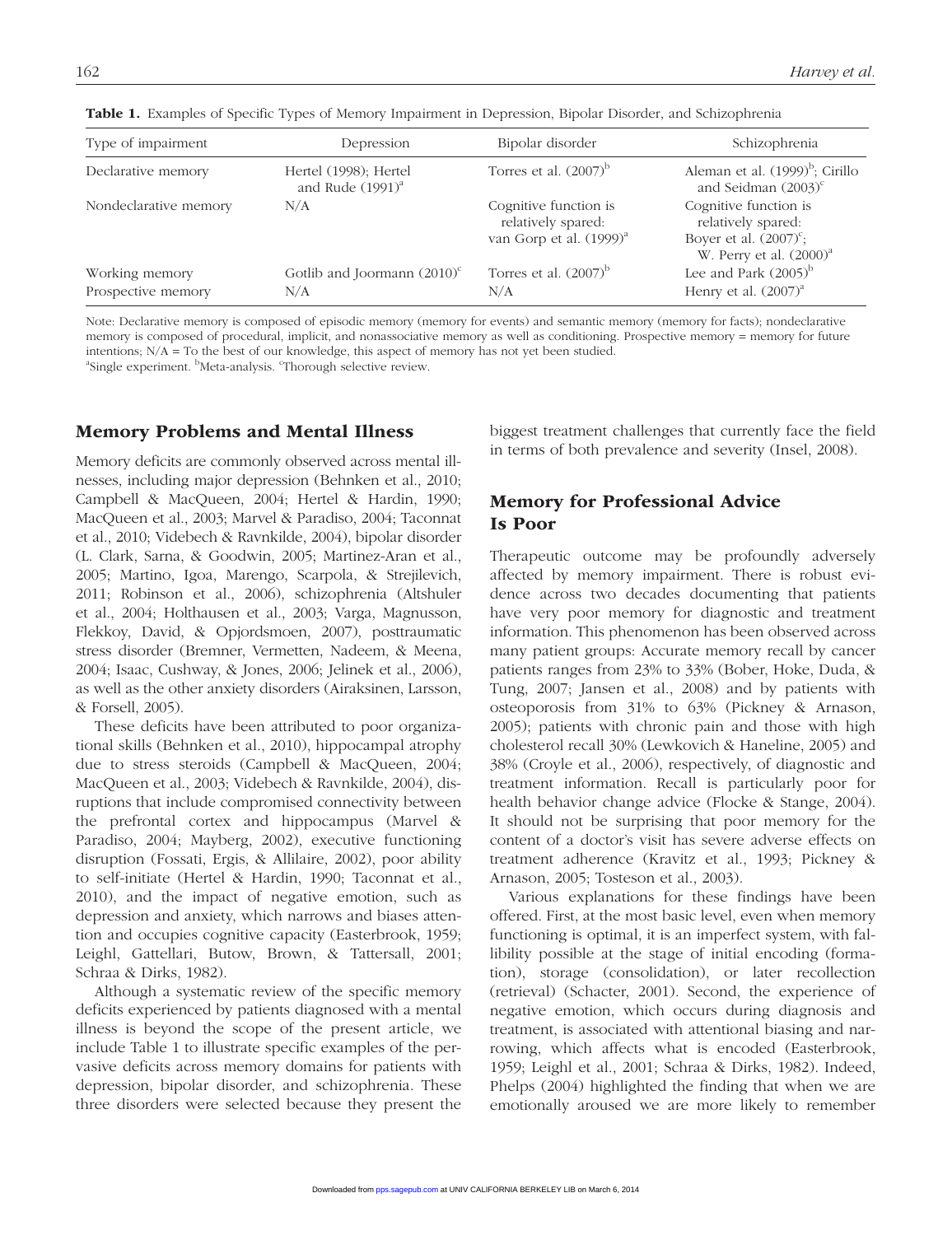"gist" rather than details—and it is such details that are likely to be important for treatment. Similarly, but in an applied situation, Buckman (1992) noted that when a physician delivers upsetting or anxiety-provoking material, many patients have difficulty registering any subsequent information. Third, based on schema theory, it has been proposed that recall for a diagnosis may be forgotten or misremembered if the person generally views himor herself as healthy because the news of the diagnosis is inconsistent with the patient's self-schema (Croyle et al., 2006). Finally, as we review below, even in the absence of memory deficits, there is good reason to believe that the odds are stacked against people learning, generalizing, and transferring knowledge.

There has been less research on memory for the content of therapy sessions. The few studies that have been conducted indicate that memory for the content of therapy sessions is also poor. Chambers (1991) reported that insomnia patients forget one third of the instructions given during therapy, and for some types of recommendations, recall is as low as 13%. Also, in a study of memory for genetic counseling, two thirds of the patients did not remember the recommendations, and a quarter remembered recommendations that were not made (Bober et al., 2007).

The findings just reviewed are of considerable concern because persistent cognitive deficits are associated with poorer social functioning (Martinez-Aran et al., 2004) and poorer therapeutic outcome as well as increased risk of relapse (Majer et al., 2004). Studies on patients with bipolar disorder (Martinez-Aran et al., 2004) and substance use disorder (McCrady & Smith, 1986) also provide clear evidence that cognitive impairment is associated with poorer clinical course and poorer treatment outcome. Moreover, two studies provide evidence that memory impairment is related to the efficacy of cognitive behavior therapy (CBT), which is a group of treatment approaches that emphasize that emotions, behaviors, and cognitions are highly interrelated such that a change in one will result in a change in others, with positive effects for reducing symptoms and distress. In one study, Aharanovich, Nunes, and Hasin (2003) administered the MicroCog computerized battery to 18 nondepressed cocaine-dependent patients prior to a 15-week CBT intervention. Better cognitive performance prior to treatment predicted treatment completion and abstinence. In another study, researchers demonstrated that memory difficulties distinguished those patients whose posttraumatic stress disorder (PTSD) did and did not improve following CBT (Wild & Gur, 2008).

# Memory Impairment Is Modifiable

What is interesting is that memory encoding and retention can be markedly improved through carefully devised cognitive training techniques (Bäckman & Forsell, 1994; Elgamal, McKinnon, & Ramakrishnan, 2007; Naismith, Redoblado-Hodge, Lewis, Scott, & Hickie, 2010; Taconnat et al., 2010). These findings arise from a well-established literature, spanning a range of conditions characterized by memory impairment, that clearly documents that memory impairment is modifiable, via cognitive support. *Cognitive support* involves the manipulation of the external context with the goal of supporting the mental operations required at the encoding and retrieval stages of forming an episodic memory. Various forms of cognitive support improve memory in older people and individuals with poor frontal lobe function (Bunce, 2003), in patients with Alzheimer's disease and vascular dementia (Almkvist, Fratiglioni, Agüero-Torres, Viitanen, &

# Aim

Together this evidence raises a novel line of investigation namely, if it were possible to improve memory for the content of therapy sessions, would outcome substantially improve? This proposal has potential for major public health implications because memory-enhancing strategies that are safe (no side effects), simple (easy to disseminate), powerful, and inexpensive could be readily included as a standard feature in psychosocial treatments for a broad range of mental illnesses. Indeed, it might be possible to devise strategies that are applicable across disorders (transdiagnostic) and across treatments (transtreatment).

Bäckman, 2010), and in patients with depression

(Bäckman & Forsell, 1994; Taconnat et al., 2010).

A great deal of research on memory and learning in cognitive psychology and education research has tried to understand how memory and learning work and can be improved, but these literatures do not tend to consider clinical settings. We begin by defining concepts that are key to this article. Next, we highlight relevant theory from a review of the cognitive psychology and education research literatures. We then describe specific cognitive support strategies and tools therapists could use to improve memory for the contents of therapy sessions. Finally, we consider additional novel pathways to improving memory.

At the outset, we need to define three terms that are used ubiquitously across this article. We use the term *therapy point* to refer to (a) statements that trigger the patients' awareness of new concepts and cognitions or (b) statements that prompt the patient to apply new skills or behaviors. In other words, a therapy point refers to a main idea, principle, or experience that the therapist wants the patient to remember or implement as part of the treatment. *Learning* refers to "the process by which changes in behavior arise as a result of experiences inter[acting wit](http://pps.sagepub.com/)h the world," and *memory* refers to "the record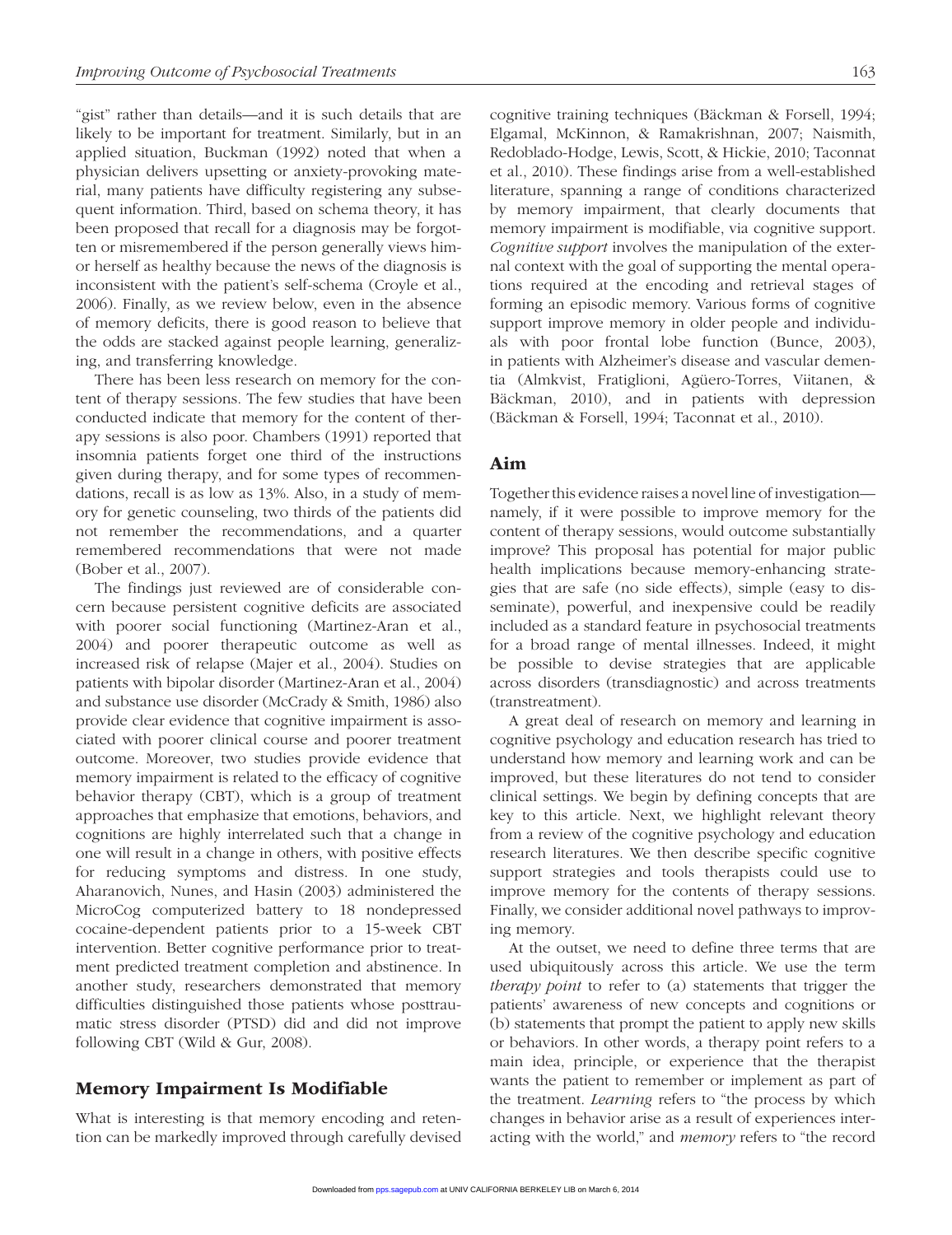of past experiences acquired through learning" (Gluck, Mercado, & Myers, 2007, p. 2).

# *Overarching Principles*

The section that follows briefly outlines five theories that form the theoretical foundation for the selection of specific cognitive support strategies and tools designed to aid learning and memory in psychosocial treatments.

*Encoding.* How does a therapist assist with the process of making sure that information from a therapy session gets encoded and stored in short-term memory (STM), which involves retention of small amounts of material for a few seconds? Then how does a therapist assist with the process of maximizing the possibility that information from STM moves into long-term memory (LTM)?

These questions can be informed by the *multicomponent theory of memory* (A. Baddeley, 2012; A. D. Baddeley & Hitch, 1974). Two of the components store information in STM. The phonological loop is the verbal STM store that holds sequences of acoustic or speech-based items. It is limited in capacity, and the items are registered as memory traces that decay in a few seconds. The traces can be refreshed by subvocal rehearsal (saying the item to yourself). The visuospatial sketchpad is similar to the phonological loop except the focus is visual or spatial information (e.g., imagery). The third component, the central executive, is an attention controller rather than a memory system. Attending to an item helps in the process of forming a memory of it. Finally, the episodic buffer provides temporary storage between the first two components and LTM. As material enters LTM, the capacity of working memory—the temporary stores and processor—is freed up. The episodic buffer can hold four chunks of information.

In sum, the multidimensional theory of memory (A. Baddeley, 2012; A. D. Baddeley & Hitch, 1974) describes the process of encoding—moving material from STM to LTM. And it provides several specific strategies and tools that therapists can use to ensure that therapy points are encoded.

**Deepening Processing.** Craik and Lockhart (1972) proposed the *levels of processing theory*. This theory asserts that items that are deeply or elaborately processed will be better remembered. For example, words that get shallow visual processing (Is the following word in upper- or lowercase? TABLE) are less well remembered relative to words that get phonological processing (Does the following word rhyme with dog? LOG), which are less well remembered relative to words that get semantic processing (Does the word *field* fit into the following sentence? The horse lived in a  $\qquad$ ). In the context of treatment, therapists should be concerned with facilitating deeper processing of therapy points.

**Reducing Interference.** Interference occurs when two memories overlap with each other in content. Previous memories can interfere with subsequent similar memories, and the opposite can take place as well. *Proactive interference* occurs when old information interrupts new learning. There are empirical demonstrations showing that medical information that confirms previous beliefs is remembered better than information that disconfirms those beliefs (Rice & Okun, 1994). Pettigrew and Donovan (2009) have highlighted the application of this theory to mental health among older adults; for example, beliefs formed during childhood can create challenges for learning new material as an adult. Cognitive therapy approaches include strategies to reduce this kind of interference (A. T. Beck, 1976; J. Beck, 1995).

*Retroactive interference* occurs when recently acquired information (new learning) interrupts old learning. For example, consider an adolescent with social anxiety disorder who begins to learn and believe, during a therapy session, that he is worthwhile. Then he goes to school and gets bullied and called a "geek." If the new learning (being bullied and called a geek) adversely affects the learning from the therapy session, retroactive interference has occurred. Hence, a challenge for a therapist is to develop strategies and tools to address proactive and retroactive interference.

*Stages of Skill Acquisition.* Fitts and Posner (1967) proposed three stages of acquiring a new skill or new knowledge: (a) During the cognitive stage, performance requires an ability to recall, or refer to, specific domains of knowledge; (b) during the associative stage, the learner begins to use stereotyped actions when performing the skill and relies less on actively recalling memories of rules; and (c) during the autonomous stage, the skills or subcomponents have become motor programs. They have become automatic and the learner has become an expert. An application of Fitts and Posner's theory to the delivery of interventions suggests that a therapist needs to find strategies and tools that facilitate their patient's move through the stages of skill acquisition associated with therapy points.

**Transfer of Learning.** In addressing treatment failures, even if the lessons that are part of a psychosocial treatment are imparted perfectly, a key question is whether patients are able to apply the lessons to their everyday lives and successfully generalize to the future situations they encounter. This is the transfer-of-learning problem.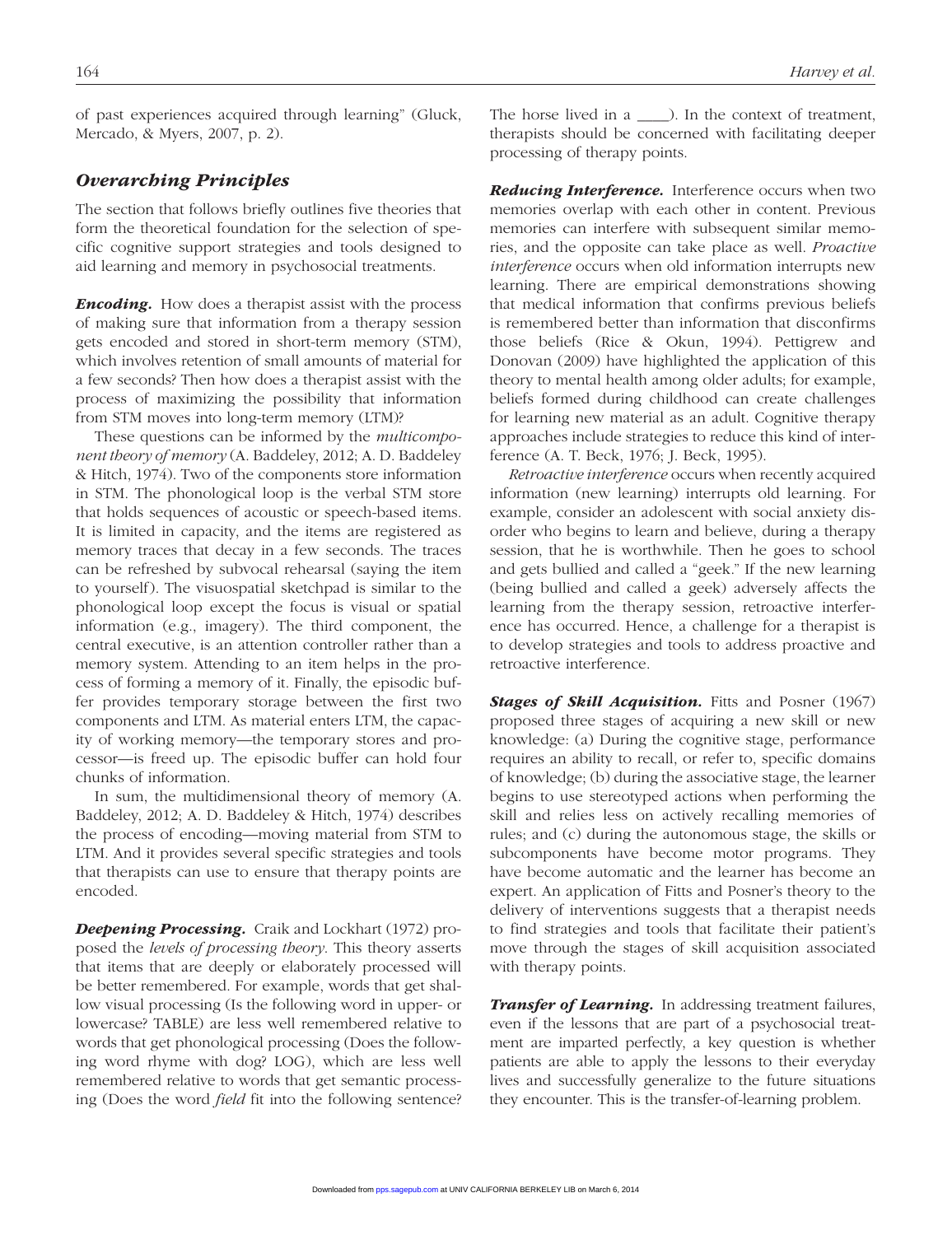Thorndike (1932) proposed that successful transfer of learning to novel situations depends on the number of elements in the novel situation that are identical to those in the situation in which the skills were encoded. People are often able to encode, recall, and recognize information, but there are multiple empirical demonstrations that people largely fail to apply the material that was learned to similar situations that differ only in surface features, a problem that has been recognized across the cognitive science literature (for reviews, see Leberman, McDonald, & Doyle, 2012; Mestre, 2005).

In the context of psychosocial treatments, transfer of learning is a potentially serious challenge. Given the empirical demonstrations that transfer is worse when the encoding and testing circumstances differ, a challenge facing therapists is to develop strategies and tools to increase the similarity between the encoding that takes place in the therapy session and the patient's real world.

# *Cognitive Support Strategies*

In this section, we propose eight specific strategies that could be useful to therapists in an attempt to increase cognitive support for memory of the contents of therapy. The strategies were derived from an iterative process of (a) carefully reviewing the cognitive psychology and education literatures, (b) coding therapy tapes for cognitive support strategies that therapists currently use, and (c) applying the following four criteria to guide the selection of these strategies:

- 1. Identifiable: The strategy must be precisely defined and operationalizable.
- 2. Distinct: The strategy must not overlap or be redundant with other categories, though there may be instances in which a therapist uses multiple strategies at the same time.
- 3. Effective: Evidence in the cognitive psychology or education literatures must indicate that this strategy will improve memory.
- 4. Actionable: Therapists can realistically use this strategy within the context of a therapy session.

Descriptions of the eight strategies follow.

*Attention Recruitment.* Recruiting and engaging attention is a critical bedrock for learning, and theories of memory include attention as a core process. Indeed, Baddeley and Hitch (1974; see also, Baddeley, 2012) emphasized that the central executive is an attentionally limited system. Thus, divided attention impairs later recall and recognition when a secondary task is performed during encoding but has relatively little effect when performed during retrieval (Craik, Govoni, Naveh-Benjamin, & Anderson, 1996). Thus, therapists should reduce the division of attention during encoding and should develop ways to recruit and scaffold attention onto the encoding of the therapy points.

Two other empirical findings are relevant here. First, and perhaps paradoxically, under some circumstances, directing attention away from sources of distraction might be achieved by increasing task demands. For example, Krames and MacDonald (1985) delivered a dual-processing task under varying degrees of cognitive load. Nondepressed participants recalled more words from the beginning of lists under low load than under high load, but the reverse was true for the depressed participants, who showed a "distraction effect" under low loads and recalled at higher levels as the load increased. Perhaps rumination, a core cognitive process in depression that consumes cognitive capacity, may be overridden by attention-demanding tasks (Krames & MacDonald, 1985).

Second, motivation is important for attention. The intrinsic motivation literature provides ample evidence that a learner must be motivated to optimally learn (Cordova & Lepper, 1996; Ferguson, 2009; Kinzie, Sullivan, & Berdel, 1992). Moreover, when participants are manipulated via incentives and deadlines, they are less intrinsically motivated and less likely to learn (Deci, Koestner, & Ryan, 1999). Perhaps the motivational techniques that therapists often use, such as motivational interviewing (Miller & Rollnick, 2002), may improve outcome via attention recruitment, which, in turn, results in improved learning.

*Categorization.* There is ample evidence that categorizing critical information improves recall (Hunt & McDaniel, 1993; Ley, Bradshaw, Eaves, & Walker, 1973). Indeed, the episodic buffer within Baddeley's model (Baddeley, 2012; Baddeley & Hitch, 1974) explains how strategies that promote organization are likely to help. The episodic buffer is limited in capacity—it can hold only four chunks of information in a multidimensional code. Hence, binding information into meaningful chunks will increase memory capacity. As applied to the delivery of psychosocial treatments, therapists might help their patients better learn and remember by using tools that help categorize multiple therapy points based on common themes or principles.

*Evaluation.* Education research demonstrates that generating and evaluating explanations enhances learning across a wide variety of settings (Graesser, Langston, & Baggett, 1997; Siegler, 2002), proving more effective than spending twice as much time studying (Chi, de Leeuw, Chiu, & LaVancher, 1994). Potential examples of evaluation include weighing advantages and disadvantages and comparing one idea or response with an alternative or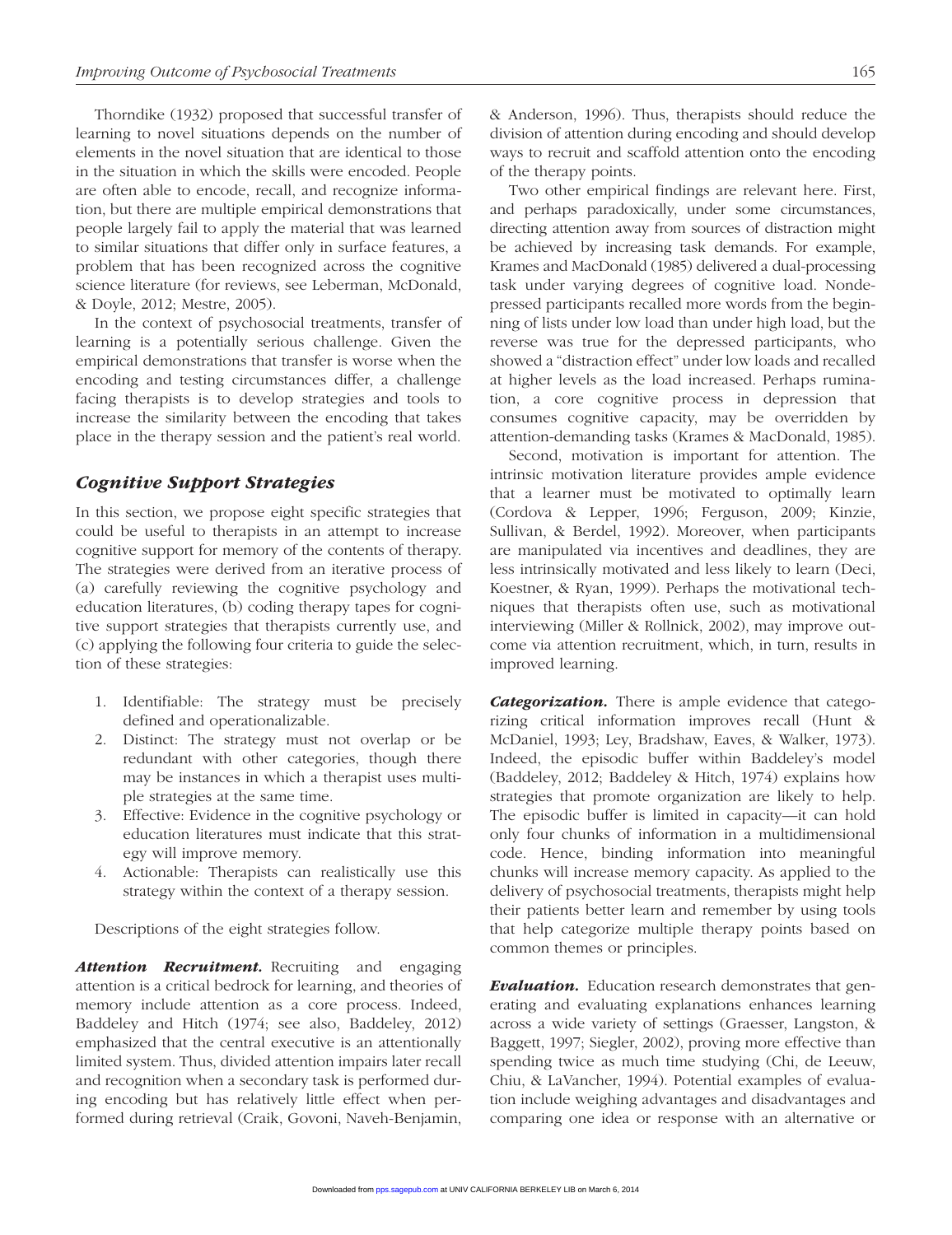existing idea or response. There are multiple reasons why promoting evaluation may be so effective.

There is evidence that tools that promote evaluation promote deeper processing (Craik & Lockhart, 1972) as well as conceptual understanding (Murphy & Medin, 1985). Indeed, evidence suggests that memory improves if participants generate explanations of the key relationships and the causal connections between them. This might involve unpacking the meaning of an unhelpful belief or behavior or discussing the meaning of new perspectives gained (Lombrozo, 2006).

A potentially powerful tool that therapists could use to promote evaluation is encouraging the patient to compare a range of different responses to situations. For example, assertion training distinguishes between passive, assertive, and aggressive responses to a given situation and evaluates the pros and cons of each. Similarly, parent training delineates a spectrum of parent responses from permissive to authoritative to authoritarian and then considers the pros and cons of each. In assertion training, the underlying principles that are sometimes in conflict *are respect own wishes* versus *respect wishes of other.* In parent training, the principles that are sometimes in conflict are *warmth* versus *structure*. In either case, it seems to help the patient or parent learn the principles if they specify explicit behaviors that fall into each category and evaluate them. Indeed, it is clear from the cognitive psychology literature that comparisons are very helpful for clarifying the key principles and pros and cons of a therapy point and/or a particular belief or behavior (Gentner, Loewenstein, & Thompson, 2003). Evaluation might also involve the therapist working with the patient to discuss the pros and cons of using a particular strategy.

*Application.* Although individuals are often capable of encoding, recalling, and recognizing information, multiple empirical demonstrations have showed that people fail to apply learned material to a similar situation that differs only in surface features (Gick & Holyoak, 1983; Lockhart, Lamon, & Gick, 1988). Indeed, one of the most striking findings in cognitive science and education is how difficult it is for people to take abstract principles they learn in one situation and apply them to novel but relevant situations (Bransford & Schwartz, 1999; Mestre, 2005).

Hence, the goal of application is to explicitly link abstract principles to specific cases so as to guide people to see the specific situations in which they will have to apply knowledge. Indeed, comparing multiple specific examples of a broader principle also results in far greater use of knowledge than increasing learning time or improving motivation (Gentner et al., 2003). One important aspect of application is to provide a specific, concrete, detailed episodic or autobiographical context for therapy points by tying them to particular past, future, or hypothetical experiences in a patient's life. In so doing, the material to be remembered is linked to other material in memory, both within the set of items being learned and beyond, and this enables associations to be established between the session content, homework, and real life.

Specific types of application include problem-directed learning or presenting therapy points in terms of how patients can help solve specific problems they encounter in their everyday lives (Hmelo-Silver, 2004) and the use of problem solving to evoke past knowledge (Benjamin & Ross, 2010). For example, a therapist may ask their patients about instances in which they have overcome their doubts or mastered their fears (like learning to ride a bike or how to drive on ice) and examine how they did it as a prelude to tackling a problem in the here and now that seems difficult or scary. Also, example-based learning improves learning by having people link key facts and principles to particular situations and problems they have experienced or are likely to experience in their lives (Kolodner, 1997). For example, if a therapist wishes to link a patient's abstract core belief, such as that he or she is "incompetent" or "unlovable," to a specific instance in the here and now, a therapist is likely to do two things in the same session: (a) Ask the patient to identify the earliest time he or she can first remember thinking this belief about him- or herself (to see whether the patient would come to the same conclusion from an adult perspective), and (b) work out a way to test the validity of the belief in a different context than the one in which it was first developed.

Several psychosocial treatments emphasize the value of moving therapy out of the therapy room and into the real world. In CBT for social anxiety disorder, the therapy hour can be profitably spent out in social situations, running "experiments" or engaging in exposures to feared social situations. This very direct application presumably results in greater transfer of learning. For example, behavioral activation is an evidence-based treatment for depression in which avoidant behavior is reduced and activation–engagement strategies are increased so as to increase positive reinforcement from the environment (Dimidjian et al., 2006; Jacobson, Martell, & Dimidjian, 2001). Behavioral activation emphasizes practice across different contexts, aims to link desired alternative behavior to concrete warning signs and stressors, and also assists the client to devise contingency plans. These are all examples of application.

*Repetition.* There is clear and robust evidence that repetition helps automatize new knowledge (Guttentag, 1984), and there is evidence that distributed or spaced repetition is far more effective in the learning process than massed learning (Rohrer & Pashler, 2007). In the [context o](http://pps.sagepub.com/)f therapy, repetition of therapy points could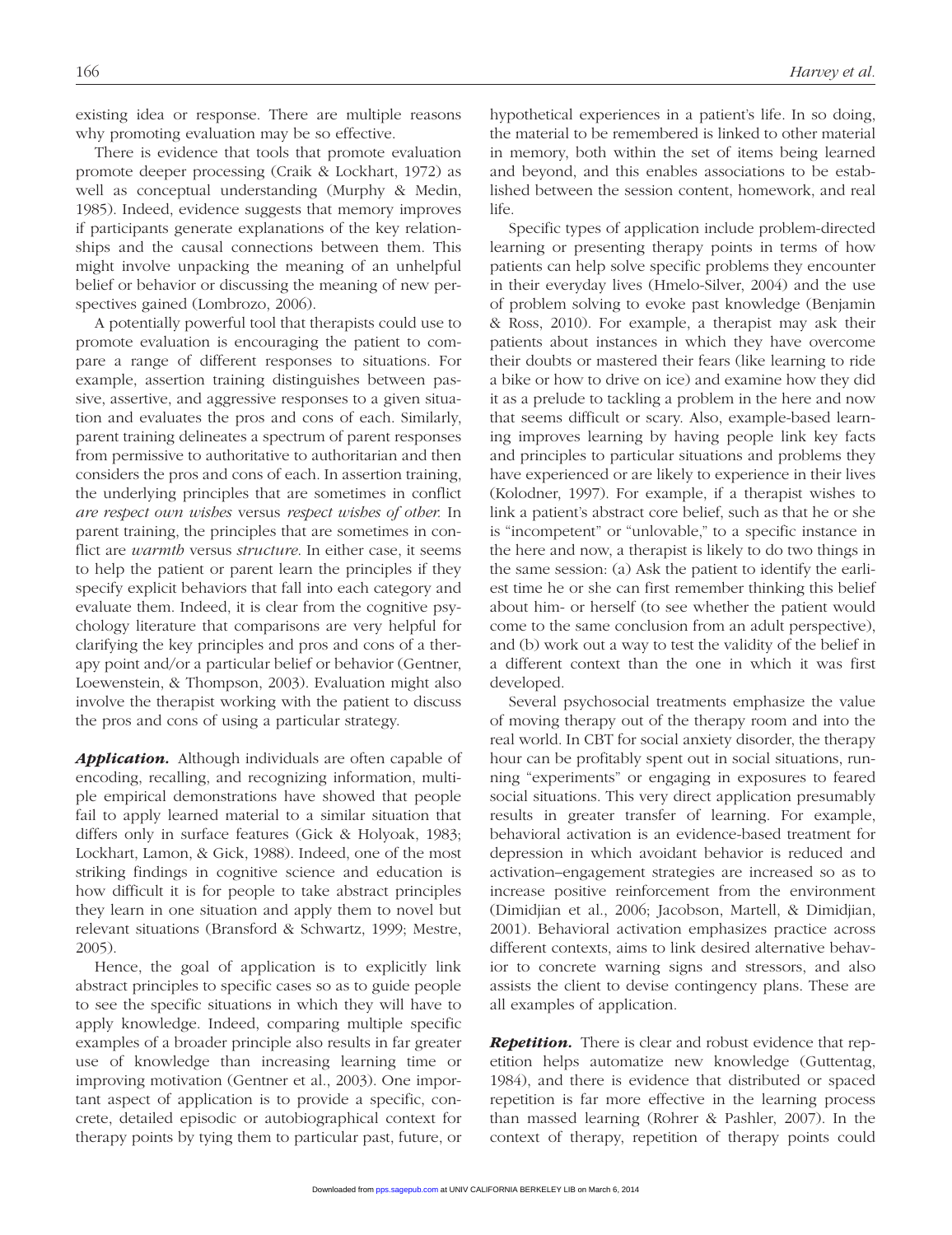involve the therapist restating, rephrasing, summarizing, or revisiting therapy points. Audiotaping sessions and asking patients to review the session in advance of the next session is another example of the use of repetition in therapy (Shepherd, Salkovskis, & Morris, 2009).

*Practice Remembering.* Multiple theories and lines of evidence highlight the importance of facilitating the patient's regenerating, restating, rephrasing, and/or revisiting information previously discussed in therapy. Psychologists have recognized this for more than 100 years. Indeed, Ballard (1913) demonstrated that the amount and rate of recall increases with retrieval practice. There are many demonstrations that the simple procedure of repeatedly retrieving some newly learned fact boosts subsequent recall performance (Karpicke & Roediger, 2007). Moreover, as for repetition, learning improves if practice remembering is spread out in time rather than massed together (Hintzman, 1974; Kornell & Bjork, 2008). It is even more effective for learning if the retrieval practice requires the participants to retrieve information they have already encoded and apply it to novel problems and contexts (Roediger & Karpicke, 2006; Roediger, Putnam, & Smith, 2011).

The benefits of practice remembering arise from a number of sources. First, repeated successful retrievals can reinforce the appropriate cues for retrieval operations (Karpicke & Blunt, 2011). Second, each conscious retrieval allows for another chance to encode (Bjork, 1975), so an act of retrieval is likely to be more effective as a second encoding in that it involves deeper semantic processing operations. Third, practice remembering involves active generation. An important finding in the cognitive psychology literature is that people learn better if they actively generate information in response to stimuli they are learning compared with if they are simply passively told the information (Slamecka & Graf, 1978). Hence, therapists should seek to facilitate the patient's active generation of new therapy points.

It is interesting to note that the extensive benefits of repeating information also arise from attempting to answer quizzes, questions, or tests (Pashler et al., 2007). These effects have been demonstrated in a range of contexts from standard laboratory tasks to multimonth classroom schedules (McDaniel, Roediger, & McDermott, 2007). Testing one's memory is even more effective for long-term learning than deep and elaborative educational strategies like constructing concept maps of key ideas (Karpicke & Blunt, 2011; Roediger & Karpicke, 2006).

It is important to note that multiple attempts to retrieve information in the contexts in which the information will be needed may be the most effective way to improve the match between cues at encoding and cues at test, especially when therapy points can be applied in so many different contexts that it is hard to determine how

specific cues should elicit the application of different strategies (Rohrer, 2009). Hence, in the context of a therapy session, it may be important to visit relevant contexts during session time (e.g., scene of a car accident) and then to give the patient practice in remembering the therapy points (e.g., identifying safety cues).

Practice remembering may also harness the demonstrated benefits of collaborative remembering (Hirst & Echterhoff, 2012). Collaborative remembering refers to the strong tendency people have to talk with others about past experiences. The positive effects on memory formation from collaborative remembering are much stronger for the speaker than for the listener. Therefore, therapists can use Socratic questions to facilitate practice remembering and to ensure that the patient is in the speaker role as much as possible.

Taken together, it is helpful to have the therapist restate or summarize the main points (repetition) and better still to ask the patient to do so in his or her own words. This is why, in CBT, therapists are encouraged to ask the patient to summarize the point of each item on the agenda on an ongoing basis throughout the session and to provide a capsule summary of the main points that were covered and how they relate to the homework at the end of each session.

*Cue-Based Reminders.* Thorndike (1932) proposed that successful transfer of learning to novel situations depends on the number of elements in the novel situation that are identical to those in the situation in which the skills were encoded. More specifically, transfer of learning is reduced when the learning and transfer contexts differ in knowledge domain, physical context (learning environment), temporal context (long delay between learning and context), functional context (different purpose of learned behavior), social context (one individual-based learning situation and one social-based learning situation), and modality (visual presentation in one situation and auditory presentation in another; for review, see Barnett & Ceci, 2002). Hence, the challenge facing therapists is to develop strategies and tools to increase the similarity between the encoding that takes place in the therapy session and the site of retrieval—the patient's real world.

Cue-based reminders may be one good solution to this problem of transfer of learning. This cluster of strategies would typically involve the therapist initiating discussions with the patient about options for setting up reminders to help remember a therapy point in specific situations. The goal is to help the patient identify specific cues that can serve as reminders for a thought or action and to facilitate transfer of learning. For example, in interpersonal and social rhythms therapy for bipolar disorder (Frank, 2005), which includes training in regular[izing socia](http://pps.sagepub.com/)l and sleep rhythms, cue-based reminders such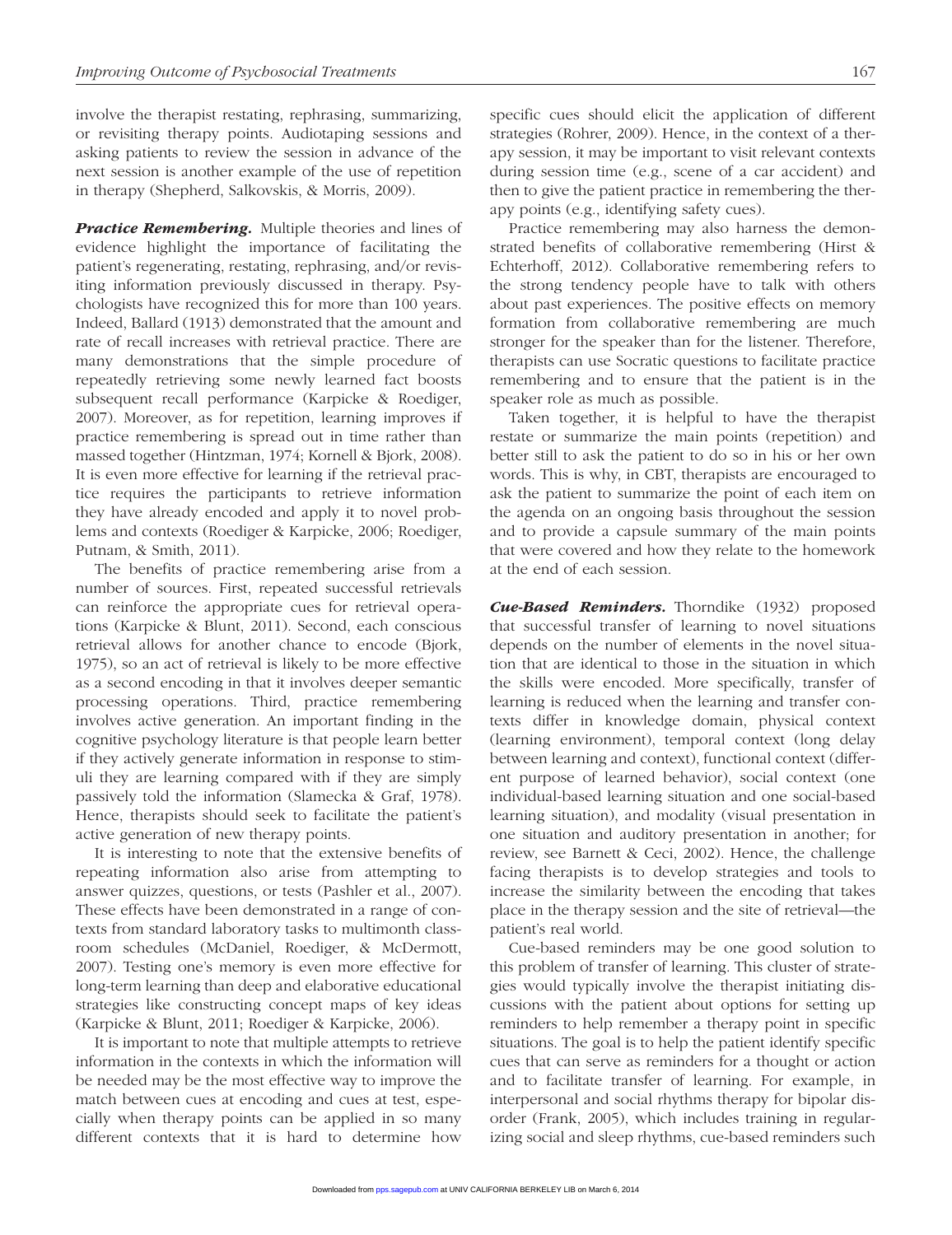as automatic alarms delivered via cell phone or Post-it notes stuck to the bathroom mirror are helpful for remembering to maintain regularity in activities such as bed and wake times. The premise of this intervention is that regularizing daily social and biological rhythms will optimize sleep, stabilize the circadian rhythm, and improve mood.

There are many other examples of cue-based reminders that are used without a firm understanding of the principles behind them. For example, a patient may be taught phrases like "opposite action," which is a reminder that when experiencing a high emotional state that does not match the situation, it is helpful to engage in an action that is opposite to the urge of the moment. This is a concept used within dialectical behavior therapy, which is a treatment focused on teaching skills for emotion regulation, distress tolerance, acceptance, and mindfulness (Linehan et al., 2006). Such cue-based reminders may be effective because the process of recovering a target memory is then based on more cues or associative connections that can access the target and bring it into awareness (Kolodner, 1997).

Mnemonics are another example of a cue-based reminder. Ericsson and Polson (1988) highlighted that encoding can be improved by creating a mnemonic based on content that is meaningful. Practicing the mnemonic encourages quicker encoding and retrieval. Hence, the use of mnemonics helps the patient develop methods for remembering key therapy points. Of course, there are many other examples of cue-based reminders, including setting up automatic and environmentally based reminders such as e-mail or text messages (Bauer, Okon, Meermann, & Kordy, 2012) to help remember each homework item.

Cognitive psychologists have developed "implementation intentions" (Gollwitzer, 1999), a procedure that could be used as a cue-based reminder, albeit a mental cuebased reminder. Implementation intentions are simple, quick techniques that take advantage of mental imagery and pre-deciding how to implement one's goals. The general format of an implementation intention is that after identifying a goal, participants are asked to say out loud or to themselves their commitment to seizing their goal. The recommendation is to use a form such as the following: "If/When I encounter this situation  $\frac{1}{2}$  I intend to  $\frac{1}{2}$ 

at this time \_\_\_\_\_\_\_\_\_\_\_\_ in this\_\_\_\_\_\_\_\_\_\_\_\_\_ place." Participants are then asked to write down their commitment and to visualize it as vividly as possible. Then participants repeat this process a few times. The results are quite strong. In a meta-analysis of published findings from 94 tests, implementation intentions had a positive effect of medium-to-large magnitude on goal attainment (Gollwitzer & Sheeran, 2006). It is thought that the mental representation established with this procedure becomes "highly activated and thus more easily accessible" (Gollwitzer, 1999, p. 495). This approach has already been incorporated into one recent therapy development, rumination-focused treatment for depression (Watkins et al., 2011). As this treatment is a multicomponent treatment, it is not yet known whether implementation intentions specifically improve outcomes.

*Praising Recall.* Classic experiments in the behaviorist tradition have clearly demonstrated that providing positive consequences for a behavior increases the probability of that behavior. Perhaps reinforcements, such as praise for successfully recalling information discussed in therapy or implementing a therapy point, might reinforce the use of retrieval practice and thereby promote better learning.

# *Practical Implications*

If it were possible to improve memory for the content of psychosocial treatment sessions by infusing the eight cognitive support strategies listed above within psychosocial treatments, would outcome substantially improve? If so, this would have the potential for major public health implications because memory-enhancing strategies that are safe (no side effects), simple (easy to disseminate), powerful, and inexpensive could be readily included as a standard feature in psychosocial treatments for a broad range of mental illness. Future research will be needed to check whether the memory-enhancing strategies proposed reach this potential. Another topic for future research is whether these strategies will increase cost or burden in terms of therapist training and whether extra time for therapy sessions would be needed. It will also be important to gauge patients' experiences receiving the memory-enhancing strategies.

In this section, we highlight the range of contexts in which cognitive support could be, or is being, applied.

*Within a Treatment Session.* Table 2 presents examples of specific cognitive support strategies that can be used within a treatment session. Our supplemental table presents a dialogue between a therapist and patient to demonstrate the use of cognitive support within a therapy session (for additional details, see the Supplemental Material available online). The goal of Table 2 and the supplemental table is to demonstrate the potential for inserting cognitive support strategies, derived from the cognitive psychology and education research literatures, beyond what is already included in a typical therapy session. In the supplemental table, notice that typical therapy does yield some cognitive support strategies.

*Handouts.* Many psychosocial treatments include handouts in an attempt to support learning. What might be [gleaned fr](http://pps.sagepub.com/)om the empirical literature on visual learning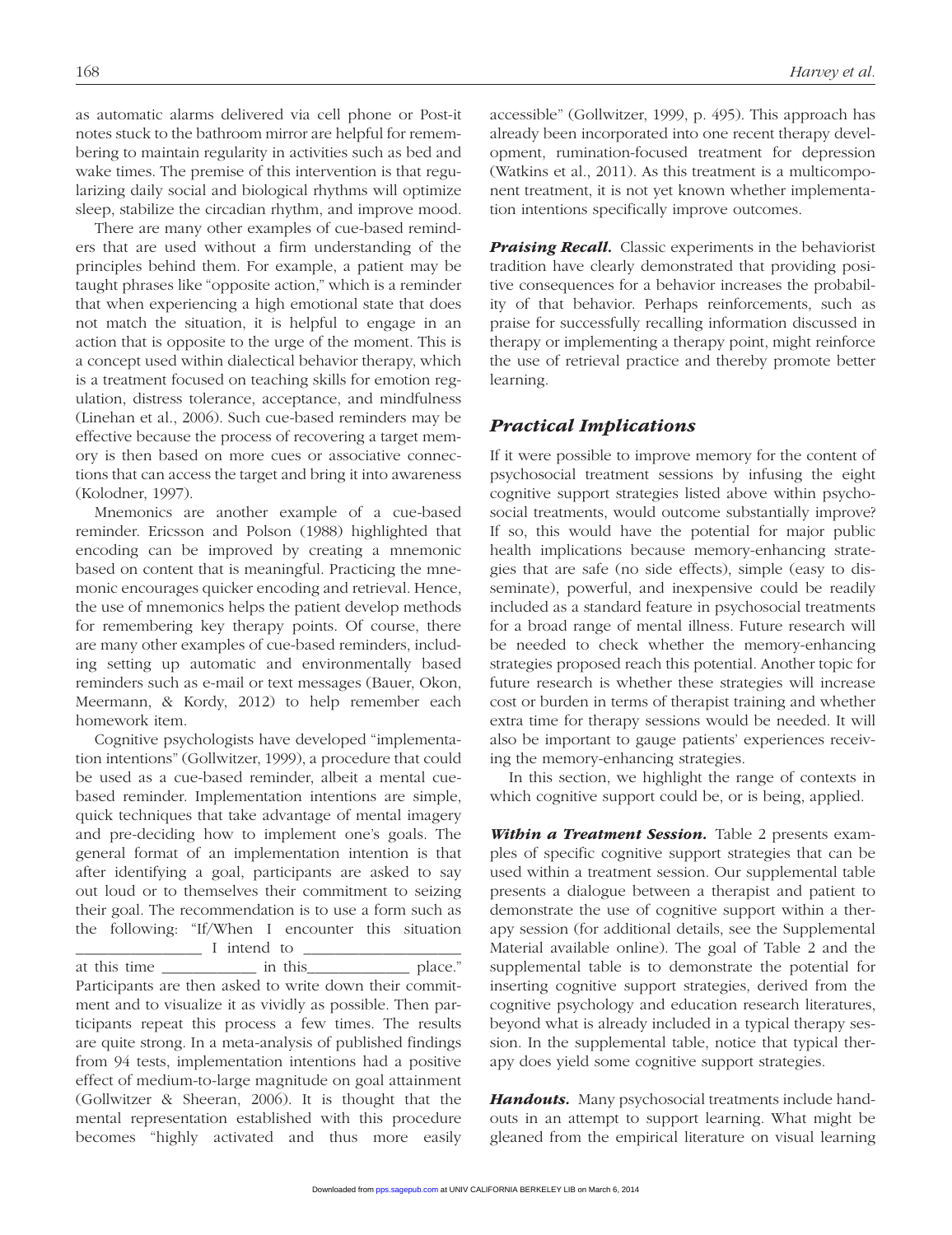Table 2. Examples of Cognitive Support Within a Therapy Session

| Cognitive support                                                                                                                                                                                                                                                                                                                                                                                                                                       | Cognitive support strategy                                                                              |
|---------------------------------------------------------------------------------------------------------------------------------------------------------------------------------------------------------------------------------------------------------------------------------------------------------------------------------------------------------------------------------------------------------------------------------------------------------|---------------------------------------------------------------------------------------------------------|
| "Can you think of any situations in the past week in which you tried to apply<br>the concepts and skills from last session? Which ones did you apply? What<br>was the situation? What helped you remember?"<br>If not: "Thinking back now, can you imagine applying the concepts and skills<br>to something that happened last week?"<br>Praise successful application                                                                                  | Practice remembering; application;<br>praising recall                                                   |
| "How often did you think back to therapy or remember a concept or skill in<br>the context of your everyday life in this past week?"; "What could we do to<br>try to help you think about what we cover in therapy between sessions?"; or<br>"One thing that we could try is to do [X] whenever you see [Y]," in which X<br>is the desired behavior and Y is the cue or reminder.                                                                        | Cue-based reminders                                                                                     |
| Incorporate props, activities, and media that require patient to use as many<br>senses as possible. Use videos, pictures, songs, poems, handouts, role-<br>playing, games, food (e.g., a raisin to explain mindfulness), colored markers,<br>scented markers, pipe cleaners, or wiki sticks, or draw on the board<br>together. If applicable, suggest that the patient brings home one of these<br>"souvenirs" to remind him or her of a therapy point. | Attention recruitment; cue-based<br>reminders                                                           |
| Group or organize concepts or skills into themes (e.g., create a list of helpful<br>or unhelpful ways of managing rumination). "Out of all these ways [e.g.,<br>to manage rumination], what are the ones you are most likely to use? Least<br>likely?" Praise when the patient recalls therapy points while categorizing<br>them.                                                                                                                       | Categorization; practice remembering;<br>praising recall                                                |
| Ask patient to describe a new perspective that a concept or skill provides and<br>compare it with a preexisting or alternate perspective.                                                                                                                                                                                                                                                                                                               | Evaluation                                                                                              |
| Ask the patient to teach you the skill or concept (e.g., "If you were the<br>therapist, how would you explain this to me?"). Encourage the patient to<br>come up with examples of the newly learned therapy points in action. Praise<br>the patient for remembering concepts and/or applying the new therapy<br>points after teaching.                                                                                                                  | Attention recruitment; practice<br>remembering; application; praising<br>recall                         |
| Visualize using new skills or learning in a real-world situation (e.g.,<br>implementation intention). Include as many real-world cues as possible (e.g.,<br>induce a sad mood).                                                                                                                                                                                                                                                                         | Application; attention recruitment                                                                      |
| Implementation intentions: "When you encounter [X] situation, imagine<br>yourself doing [X] to achieve your goal. Now, write down your commitment,<br>and say it out loud a few times."<br>Praise implementations                                                                                                                                                                                                                                       | Attention recruitment; evaluation;<br>application; repetition; practice<br>remembering; praising recall |
| End of session:<br>"Based on this session, what things might you do differently this coming week?<br>What situations might you respond differently to?"; "How will you apply the<br>skill(s) from today?"; "Why is this new way better?"; "What trigger will help<br>you remember to do that?"<br>Praise for accurate recall and/or application of new skills or strategies                                                                             | Practice remembering; evaluation;<br>application; cue-based reminders;<br>praising recall               |
| Between-session intervention:<br>Record the patient's own voice reviewing the therapy skills for today. Link to<br>learning in prior sessions. E-mail the audio to the client to replay each day.                                                                                                                                                                                                                                                       | Repetition; attention recruitment                                                                       |

and on optimizing visual materials for learning and retention that would maximize patients' ability to remember the content of handouts? *Organizability* is a critical concept. Clark, Mayer, and colleagues (R. E. Clark & Feldon, 2005; Mayer, 2002) have described several general principles for text and visual presentations to maximize organizability—namely, that they be concentrated (most

important ideas are highlighted in the illustrations and in the text), concise (extraneous descriptions should be minimized), correspondent (illustrations and text that refer to similar materials should be presented near each [other\), co](http://pps.sagepub.com/)ncrete (material should be presented to allow for easy visualization), coherent (presentations should have a clear structure), comprehensible (presentations

Downloaded fro[m pps.sagepub.com](http://pps.sagepub.com/) at UNIV CALIFORNIA BERKELEY LIB on March 6, 2014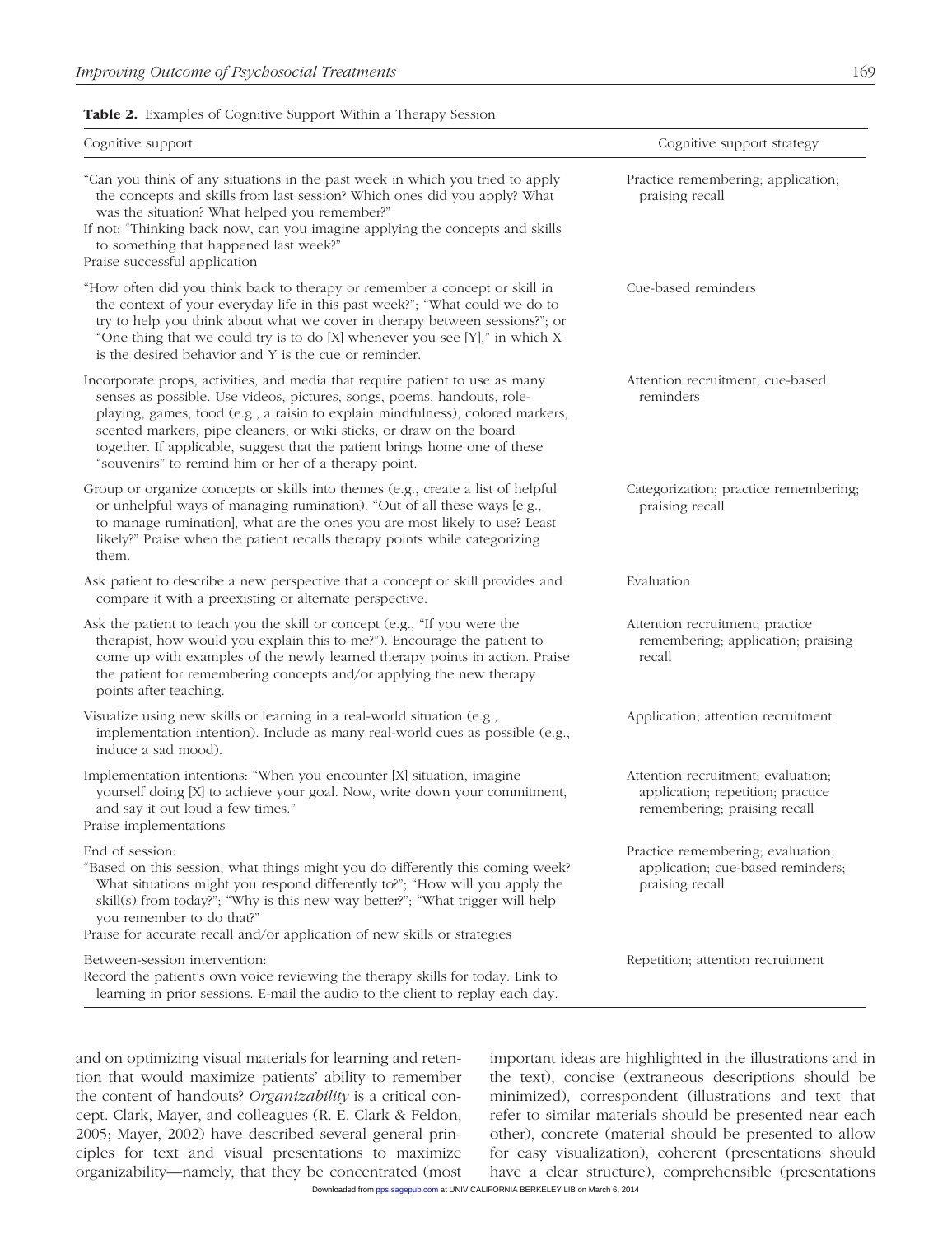are familiar and can be readily applied to relevant past experience), and codable (key terms are used consistently) (Otto, 2003).

*Between Sessions.* Between-session homework, a key part of existing CBT interventions, presents further opportunities for cognitive support, particularly application and repetition. Phone coaching, which is part of dialectical behavior therapy, is another example of a between-session therapy that can be used to promote memory. Also, the growth in use of technology provides an opportunity to send reminders to patients via text messages, phone calls, and e-mails. Early studies have indicated that the use of text messages between sessions is enjoyable for patients (R. C. W. Perry et al., 2012) and has positive effects across a range of domains and treatment types (Sirriyeh, Lawton, & Ward, 2010; Whittaker et al., 2012). In the context of a between-session intervention to aid memory, at least two paths could be taken. One is to send text messages to remind the patient of their goals for the week. This would qualify as *repetition*. The second is to send text messages to remind the patient to recall their goals for the week. This would qualify as *practice remembering*. The cognitive psychology literature reviewed earlier suggests that practice remembering should result in superior learning relative to repetition (Roediger et al., 2011), but this awaits empirical evaluation.

**Internet Delivery.** Psychosocial treatments are being adapted for delivery over the Internet as a cost-effective option, with medium to large effect sizes (Andersson, 2009; Spek et al., 2007; Titov et al., 2010). It would be interesting to test whether cognitive support strategies, integrated within and/or between the online sessions, would improve outcome. In fact, Internet delivery of therapy may provide a unique opportunity to test the potential of cognitive support interventions because the delivery of specific therapy points and inclusion of cognitive support strategies can be readily experimentally manipulated.

*Computer-Delivered Treatments.* Another potentially relevant group of computerized treatments aim to modify cognitive biases. Repetition, in the form of the multiple training trials administered, might be considered a form of cognitive support that is critical to the success of these interventions. For example, among individuals diagnosed with generalized anxiety disorder, an eight-session computer-delivered training effectively modified the cognitive bias toward threat that is characteristic of this patient group and reduced symptom outcome measures (Amir, Beard, Cobb, & Bomyea, 2009). The training involved 240 trials that comprised various combinations of probe type (E or F) and word type (neutral or threat). On seeing the probe, participants were asked to identify whether the probe is an E or F via a response typed into the keyboard

in front of them. For the *attention modification* group, there was contingency between the location of the probe and the neutral word on 66% of the trials. In other words, attention was being trained away from the threat word and toward the neutral word. For the *attention control* group, there was no contingency. In other words, the probe appeared with equal frequency in the position of the threat and neutral word. Over multiple trials, the process of training attention away from threat, relative to the control condition in which the probe appeared with equal frequency in the position of the threat and neutral word, was thought to be responsible for the improvement in symptom outcome observed. A similar pattern of findings has been found among patients who met diagnostic criteria for depression (Joormann, LeMoult, Hertel, & Gotlib, 2009). Although much research remains, particularly to broaden the range of outcome measures beyond symptom measures and include follow-up periods (MacLeod, Koster, & Fox, 2009), these initial results involving cognitive support in the form of repetition—are quite encouraging.

*A Special Note on Imagery.* Psychology has had a long interest in the powerful effects of mental imagery on memory (Kosslyn, 1980), and the use of imagery is indicated as part of the visuospatial sketchpad and as part of Baddeley's multicomponent theory of memory (Baddeley, 2012; Baddeley & Hitch, 1974). Visual perception and visual imagery share common neural substrates (Ishai, Haxby, & Ungerleider, 2002), such as the frontal–parietal control regions and occipital–temporal sensory regions (Slotnick, Thompson, & Kosslyn, 2012). Such findings raise the possibility that imagining a scene may form a memory as strong as participating in the scene. Treatment development advances have incorporated imagery within psychosocial treatments (e.g., Borkovec, Lyonfields, Wiser, & Deihl, 1993; Hackmann, Clark, & McManus, 2000; Lang, 1977; Pearson, Deeprose, Wallace-Hadrill, Heyes, & Holmes, 2012). However, imagery could also be used in the service of improving memory for the contents of therapy sessions. One example of the use of imagery has already been described (implementations as cue-based reminders). We suggest that other simple imagery exercises could be developed and used to promote memory across the eight cognitive support categories described.

# *Novel Methods for Improving Memory for Therapy*

Perhaps other novel pathways for improving memory for the contents of therapy sessions will emerge. Three examples are offered below.

*Sleep.* Sleep disturbance is a common problem across [psychiatric](http://pps.sagepub.com/) disorders (Benca, Obermeyer, Thisted, & Gillin,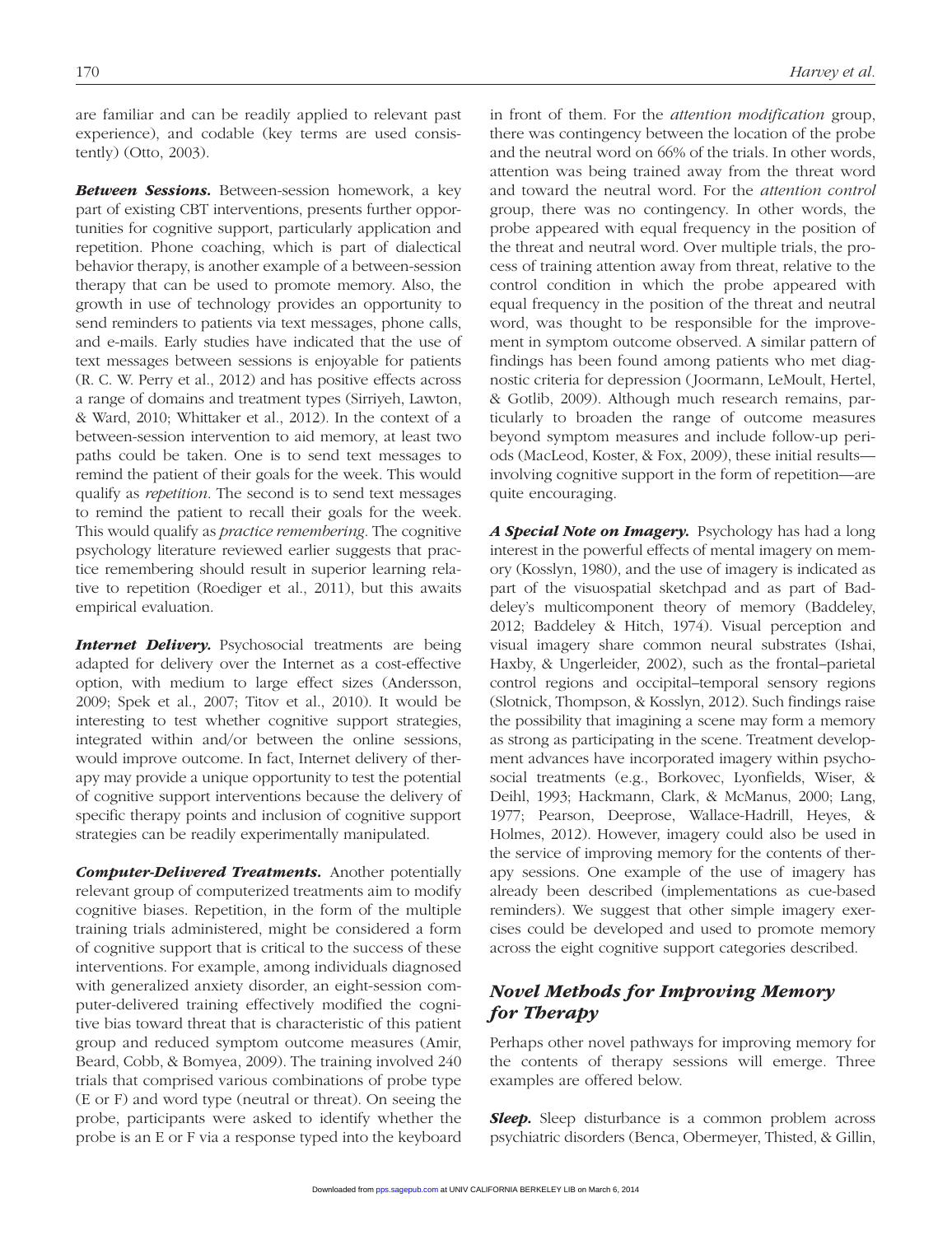1992; Harvey, 2008). Sleep disturbance is a possible mechanism contributing to mental illness and a possible contributor to the cognitive deficits experienced by patients. This raises the possibility of a novel method for improving memory for therapy sessions—namely, improving sleep the nights prior to and following therapy. This possibility does not seem so far-fetched as it may first sound in light of recent evidence on the relationship between sleep and memory.

There are at least two stages of memory for which sleep has been demonstrated to be important, and both hold relevance in the context of memory for therapy sessions. The first is sleep before learning, which prepares the brain for initial learning. The second is sleep after learning, which facilitates long-term memory consolidation and information integration.

Evidence to date has described a critical role for sleep before learning in preparing key neural structures for efficient next-day memory encoding. For example, Yoo, Hu, Gujar, Jolesz, and Walker (2007) showed that sleep loss impairs hippocampal-encoding activity, resulting in a decreased ability for new episodic learning. Moreover, the extent of disruption to encoding appears to be further governed by alterations in prefrontal encoding dynamics. The impact of sleep deprivation on memory formation is especially pronounced for emotional material (Walker & Stickgold, 2006), and this is highly relevant to encoding the contents of a therapy session. Specifically, sleepdeprived participants exhibit a 40% reduction in the ability to form new memories under conditions of sleep deprivation. The magnitude of encoding impairment differed between the sleep and sleep-deprived groups when the data were separated into the three affective categories (negative, positive, or neutral). For participants who had slept, both positive and negative stimuli were associated with superior retention levels relative to the neutral condition. However, for the sleep-deprived group, there was severe disruption of encoding and hence later retention for neutral and especially positive emotional memory, but negative emotional memory persisted. In contrast to the impairment of memory encoding following sleep loss, recent findings have characterized the proactive benefit of sleep on memory encoding. Specifically, a daytime nap restores the normal pattern of deterioration in learning capacity that develops across the day (Mander, Santhanam, Saletin, & Walker, 2011).

In addition to the role of sleep before learning, sleep obtained after learning plays a critical role in the consolidation of episodic (fact-based) declarative memories. Sleep deprivation after learning prevents the consolidation of new memories (both emotional and nonemotional). Also, experimentally enhancing the quality of sleep, specifically slow-wave sleep (Stages 3 and 4), causally enhances consolidation and hence long-term

retention of (nonemotional) memories (Diekelmann & Born, 2010; Payne et al., 2009; Stickgold & Walker, 2005). Beyond simply strengthening individual fact-based memories, sleep after learning also appears to help integrate newly learned information. As a consequence, sleep after learning has been shown to promote the cross-linking and association of individual memories together, to facilitate the development of generalized knowledge from related pieces of learned information, and even to trigger creative insights on problem-solving tasks. More specifically, and as reviewed by Stickgold and Walker (2013), sleep (a) enhances cognitive flexibility in problem solving (Wagner, Gais, Haider, Verleger, & Born, 2004; Walker, Liston, Hobson, & Stickgold, 2002), (b) assists in the integration of new learned information (Walker & Stickgold, 2010), and (c) is critical for promoting memory associations (Ellenbogen, Hu, Payne, Titone, & Walker, 2007).

Together this evidence raises an interesting additional strategy for improving memory for therapy sessions. Perhaps improving sleep the night prior to a therapy session will improve the initial learning of information provided by the session. Also, improving sleep the night after a therapy session may improve consolidation of the acquired information and additionally help develop generalized knowledge and understanding of what this information means. These are powerful and simple evidence-based treatments for improving sleep (e.g., Morin et al., 2006). Core principals include going to bed and waking up about the same time every day, getting up out of bed if sleep onset does not occur within 15–20 min so that bed is associated with sleep, and minimizing bright light the hour before bed.

*Exercise.* As another example of a potential novel pathway for improving memory for therapy, human and animal studies have showed that exercise improves memory performance, particularly among older adults (e.g., Colcombe & Kramer, 2003). The mechanisms by which exercise may improve memory includes plasticity-related growth factors such as brain-derived neurotrophic factor (Berchtold, Castello, & Cotman, 2010).

**Pharmacotherapy.** Over the past decade, investigators have used p-cycloserine (DCS) to improve memory for the core learning processes of CBT (Davis, Barad, Otto, & Southwick, 2006; Hofmann, 2007). DCS is a partial agonist of the glutaminergic N-methyl-D-aspartate (NMDA) receptor in the amygdala and enhances learning and memory. In contrast, inhibitors of the NMDA receptor block learning (Falls, Miserendino, & Davis, 1992). DCS has been used to augment learning and memory during the exposure portion of CBT for anxiety disorders. Exposure to the feared stimuli is a core component of CBT for anxiety disorders. For example, an exposure task for a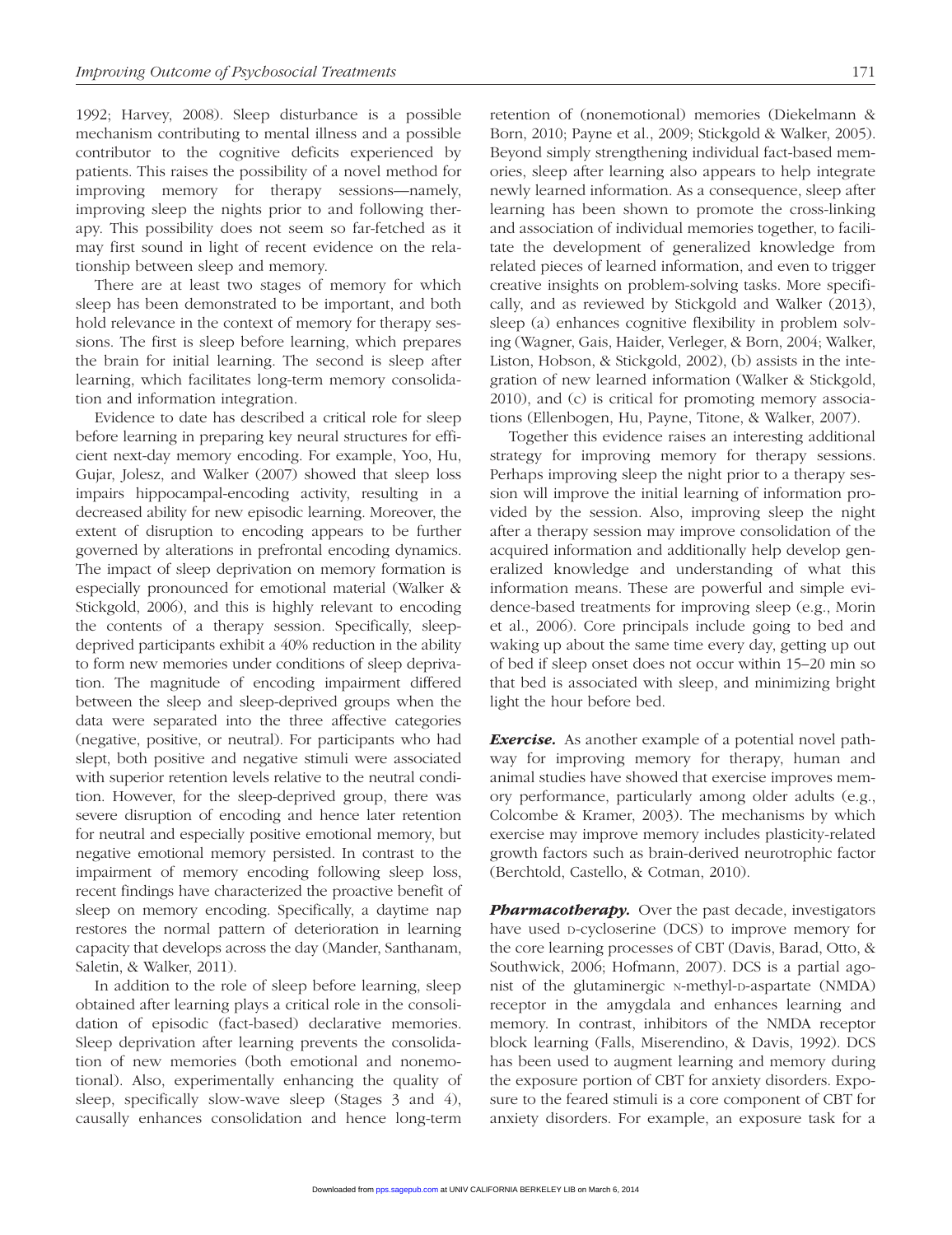patient with social anxiety disorder might be to strike up a conversation with the barista at the local coffee shop. There are some mixed findings (e.g., Storch et al., 2010), certain details are yet to be worked out (administration before versus with versus after an exposure session), and the results are stronger for social anxiety disorder, specific phobia, and panic disorder relative to obsessivecompulsive disorder (Hofmann, Smits, Asnaani, Gutner, & Otto, 2011; Norberg, Krystal, & Tolin, 2008). Nonetheless, this line of research represents as interesting potential role for memory-enhancing pharmacological approaches.

# Summary and Future Questions

We have argued that it may be possible to improve the outcome in psychosocial treatments by improving memory for the content of therapy sessions. The promise of this hypothesis includes compelling data documenting that memory impairment is modifiable and data from cognitive psychology and education that provide specific strategies for improving memory. We emphasize that the goal of the proposed approach is to improve treatment outcome by improving memory for treatment information. We do not expect that applying cognitive support strategies in therapy will generalize to memory improvement for other information. In this final section, we explore future directions for this approach.

Future research is needed to establish how much cognitive support is already used across various psychosocial treatments. For example, there are many examples of cognitive support dispersed throughout Judy Beck's books (Beck, 1995, 2011), which are considered bibles for cognitive therapists. We also need to know how much cognitive support tends to be used by experienced versus intermediate versus novice therapists. These would be important first steps toward determining whether it will be possible to improve outcomes across therapies with a transdiagnostic and transtreatment cognitive support intervention. The details of whether this approach would be differentially effective across radically different psychosocial therapies and whether it would need to be adapted for different therapies remains to be established. Also, we presume that more intensive involvement of the therapist and repeated sessions in psychotherapy have different implications for recall relative to less frequent or one-off consultations, although this remains to be established. A useful further step would be to move toward an empirically derived taxonomy of cognitive support methods that could be used to code and enhance existing interventions, paralleling work in health psychology (Abraham & Michie, 2008; Michie et al., 2011). The path toward resolving these questions relies on a valid and reliable measure of cognitive support becoming available, a process that is in progress.

Memory and learning processes change across the lifespan. The application of cognitive support methods may be particularly beneficial when administering psychosocial treatments to children (Ofen, 2012; Zelazo & Carlson, 2012) and older adults (Hedden & Gabrieli, 2004; Yeoman, Scutt, & Faragher, 2012). Every aspect of memory shows improvement throughout childhood, including the amount of information held in memory and the length of time it can be held: The recollections from the past are richer and more complete (episodic memory), recall is better, and there is less forgetting and greater use of mnemonic techniques (Ghetti & Bunge, 2012; Ornstein & Haden, 2001). Therefore, the younger the child, the greater the need for cognitive support. Although older adults tend to have only slight decrements in implicit memory, short-term memory span, and recognition memory, they tend to experience substantial problems in free or cued recall, recollection of the original context in which an event occurred (source memory), remembering to carry out an action at a future time (prospective memory), and working memory (Grady & Craik, 2000). It is interesting, as reviewed earlier, that cognitive support appears to ameliorate the memory changes associated with older adulthood as well as diseases that impair memory that tend to occur in older adulthood (e.g., vascular dementia, Alzheimer's disease). Future research is needed to determine the impact of cognitive support on the memory of children. Taken together, the nature of memory problems will be different for patients of different ages and with different kinds of memory competencies. Hence, a potentially profitable direction for future research would be to determine whether clinicians need to choose memory-enhancing strategies that target the specific impairments of an individual patient.

In a similar vein, we emphasize that there are many challenges to memory functioning optimally within a treatment session among individuals diagnosed with a mental illness. Although a systematic review of the specific memory deficits experienced by patients diagnosed with a mental illness is beyond the scope of the present article, we offer three themes from the scientific literature. First, there are well-documented biases in memory across various psychiatric disorders (e.g., Harvey, Watkins, Mansell, & Shafran, 2004). Most patient groups selectively remember disorder-congruent stimuli (explicitly and implicitly). For example, people with obsessive-compulsive disorder who fear contamination selectively remember contaminated objects (Ceschi, Van der Linden, Dunker, Perroud, & Broadart, 2003), and people with eating disorders selectively remember weight and shape-related words (Brooks, Prince, Stahl, Campbell, & Treasure, 2011). Most patient groups have a tendency to experience disorder-congruent recurrent memories. For example, people with depression experience recurrent [pessimisti](http://pps.sagepub.com/)c thoughts about family deaths and illness and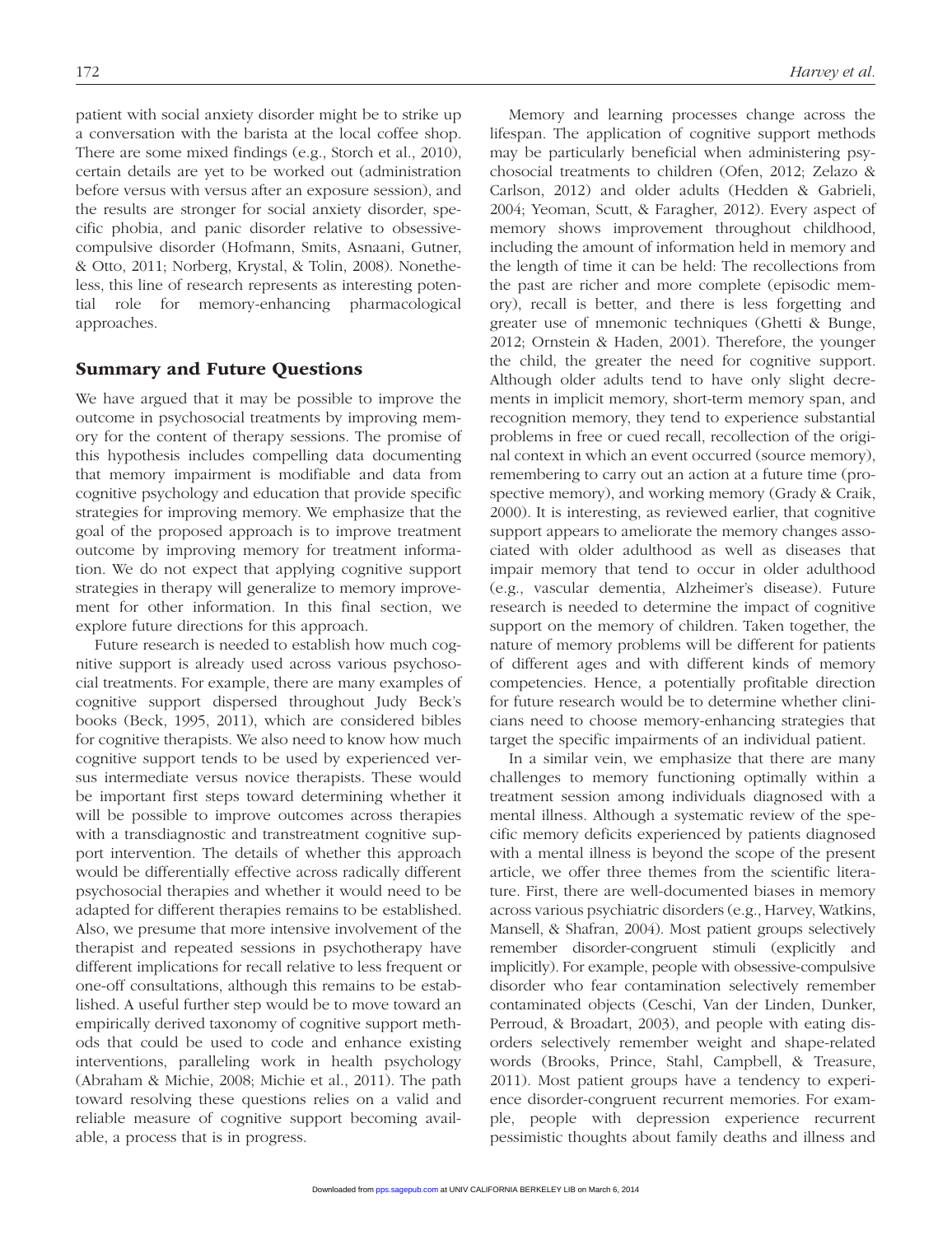interpersonal events, and patients with posttraumatic stress disorder are more likely to reexperience memories of personal trauma (Ehlers et al., 2002; Reynolds & Brewin, 1999). Also, most patient groups have difficulty accessing their specific store of memories, which is necessary to operate in the world (Dalgleish, Spinks, Yiend, & Kuyken, 2001; McNally, Lasko, Macklin, & Pitman, 1995; Williams & Dritschel, 1988). Second, it is clear that many patients with a mental illness have a tendency to over-elaborate certain memories, in the form of worry and rumination (Joormann, Dkane, & Gotlib, 2006; Watkins, 2008). Third, in terms of basic memory functioning, Table 1 provides examples of pervasive, and some specific, deficits across memory domains for patients with depression, bipolar disorder, and schizophrenia. Future research is needed to determine how these memory biases and deficits impact treatment engagement and outcome and if there is a need to match specific memory deficits with specific cognitive support strategies.

It is notable that the memory deficits documented in patients who meet diagnostic criteria for schizophrenia either do not respond to treatment or show only a small improvement (e.g., for atypical antipsychotics; Cirillo & Seidman, 2003). Among patients diagnosed with bipolar disorder, there are no differences in treatment outcome between patients with good and poor outcomes on working memory tests (Ferrier, Stanton, Kelly, & Scott, 1999). Also, Goldberg and Roy Chengappa (2009) concluded that current pharmacotherapy approaches do not improve cognition in bipolar disorder. The picture is more promising in depression. Douglas and Porter (2009) reported that improved mood is associated with overall improved memory. Together, it appears that memory deficits may be more responsive to treatments for depression than bipolar disorder or schizophrenia. As such, if certain memory deficits resolve with successful treatment in some disorders, it will be important to tease apart the role of the cognitive support strategies on memory for therapy content versus improving memory functioning more broadly as a consequence of the treatment.

Clearly, there will be a range of potential covariates and confounds to be investigated, including the age of the patient, the type of memory deficit evident at the beginning of treatment, the malleability of the memory deficit, and the severity of the mental illness. Also, perhaps there are variables within the treatment process itself that may be important confounds to examine in future research. Determining the extent to which these separable, measureable, and distinguishable constructs contribute to treatment outcome will be important. For example, memory for therapy contents may be associated with homework compliance and therapeutic alliance. If so, the important question to be answered becomes: Is memory for therapy contents the key ingredient, apart from homework compliance and therapeutic alliance?

An interesting extension to the lines of thinking developed in this article is the application to therapists. If therapists enhance their own memory for session content, would that also improve outcome? One method for studying this hypothesis would be to randomly allocate therapists to listen to audiotaped sessions each week versus not listening to the tapes. Indeed, Shepherd et al. (2009) investigated therapist attitudes to reviewing audiotaped sessions. Most therapists expressed positive views, and a key advantage cited was that reviewing the tape would improve memory.

Although we have focused on memory for psychosocial interventions, the implications are likely to extend to the doctor–patient relationship more generally. Indeed, robust evidence across two decades has documented that patients have poor memory for diagnostic and treatment information delivered by their physicians (as reviewed early in this article). It is not surprising that poor memory for the content of a doctor's visit has severe adverse effects on treatment adherence (Kravitz et al., 1993; Pickney & Arnason, 2005; Tosteson et al., 2003). Hence, perhaps the cognitive support intervention will be useful in broader medical health contexts.

Finally, the development of "transdiagnostic" and "transtreatment" approaches has a number of advantages, including the reduction of the current heavy burden on clinicians who must learn multiple treatment protocols that often share many common theoretical underpinnings and interventions (Harvey, 2009; Harvey et al., 2004). This is a high priority given reports that most individuals with mental illness do not receive treatment, and for those who do, 32% receive alarmingly low standards of care (Wang et al., 2005). Developing transdiagnostic and transtreatment components is one valuable but currently underutilized approach to improving availability and dissemination of treatments.

### Acknowledgments

We are grateful to Deidre Abrons, Lauren Asarnow, David Bunce, Sona Dimidjian, Niki Gumport, Kerrie Hein, Tania Lombrozo, Elizabeth Mason, Andrew Peckham, Anita Satish, Joel Sherrill, Art Shimamura, Adriane Soehner, and Bethany Teachman for helpful input on the topic of this article.

# Declaration of Conflicting Interests

The authors declared that they had no conflicts of interest with respect to their authorship or the publication of this article.

# Funding

This project was supported by National Institute of Mental Health Grant R34MH094535.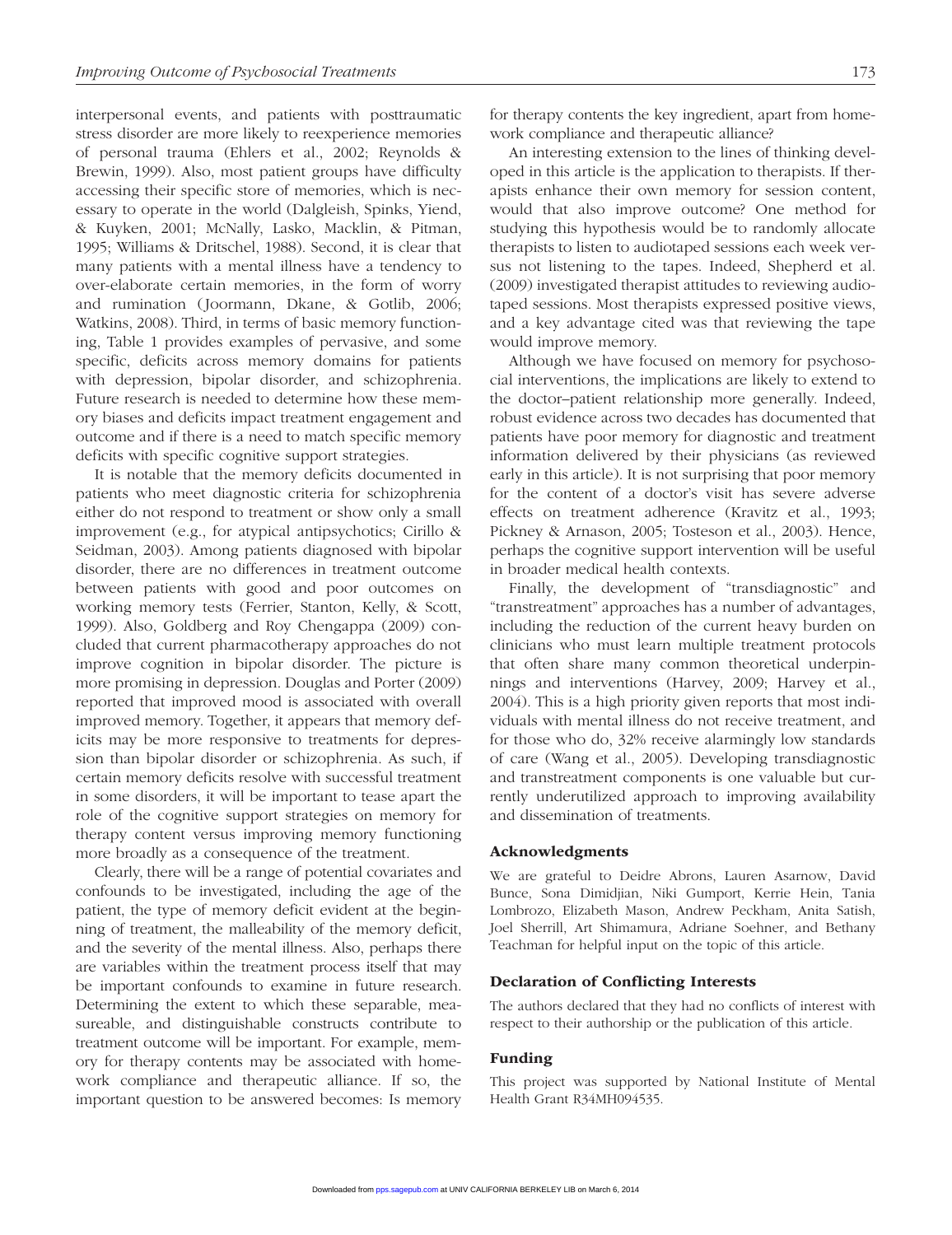### Supplemental Material

[Additional supporting information may be found at http://pps](http://pps.sagepub.com/content/by/supplemental-data) .sagepub.com/content/by/supplemental-data

### References

- Abraham, C., & Michie, S. (2008). A taxonomy of behavior change techniques used in interventions. *Health Psychology*, *27*, 379–387.
- Aharonovich, E., Nunes, E., & Hasin, D. (2003). Cognitive impairment, retention and abstinence among cocaine abusers in cognitive-behavioral treatment. *Drug and Alcohol Dependence*, *71*, 207–211.
- Airaksinen, E., Larsson, M., & Forsell, Y. (2005). Neuropsychological functions in anxiety disorders in population-based samples: Evidence of episodic memory dysfunction. *Journal of Psychiatric Research*, *39*, 207–214.
- Aleman, A., Hijman, R., de Haan, E. H., & Kahn, R. S. (1999). Memory impairment in schizophrenia: A meta-analysis. *American Journal of Psychiatry*, *156*, 1358–1366.
- Almkvist, O., Fratiglioni, L., Agüero-Torres, H., Viitanen, M., & Bäckman, L. (2010). Cognitive support at episodic encoding and retrieval: Similar patterns of utilization in community-based samples of Alzheimer's disease and vascular dementia patients. *Journal of Clinical and Experimental Neuropsychology*, *21*, 816–830.
- Altshuler, L. L., Ventura, J., van Gorp, W. G., Green, M. F., Theberge, D. C., & Mintz, J. (2004). Neurocognitive function in clinically stable men with bipolar I disorder or schizophrenia and normal control subjects. *Biological Psychiatry*, *56*, 560–569.
- Amir, N., Beard, C., Cobb, M., & Bomyea, J. (2009). Attention modification program in individuals with generalized anxiety disorder. *Journal of Abnormal Psychology*, *118*, 28–33.
- Andersson, G. (2009). Using the Internet to provide cognitive behaviour therapy. *Behaviour Research and Therapy*, *47*, 175–180.
- Bäckman, L., & Forsell, Y. (1994). Episodic memory functioning in a community-based sample of old adults with major depression: Utilization of cognitive support. *Journal of Abnormal Psychology*, *103*, 361–370.
- Baddeley, A. (2012). Working memory: Theories, models, and controversies. *Annual Review of Psychology*, *63*, 1–29.
- Baddeley, A. D., & Hitch, G. (1974). Working memory. In G. H. Bower (Ed.), *The psychology of learning and motivation* (Vol. 8, pp. 47–90). New York, NY: Academic Press.
- Ballard, P. B. (1913). Oblivescence and reminiscence. *British Journal of Psychology Monograph Supplements*, *1*, 1–82.
- Barnett, S. M., & Ceci, S. J. (2002). When and where do we apply what we learn? A taxonomy for far transfer. *Psychological Bulletin*, *128*, 612–637.
- Bauer, S., Okon, E., Meermann, R., & Kordy, H. (2012). Technology-enhanced maintenance of treatment gains in eating disorders: Efficacy of an intervention delivered via text messaging. *Journal of Consulting and Clinical Psychology*, *80*, 700–706.
- Beck, A. T. (1976). *Cognitive therapy and the emotional disorders*. New York City, NY: Penguin.
- Beck, J. (1995). *Cognitive therapy: Basics and beyond*. New York City, NY: Guilford Press.
- Beck, J. S. (2011). *Cognitive therapy: Basics and beyond* (2nd ed.). New York, NY: Guilford Press.
- Behnken, A., Schöning, S., Gerss, J., Konrad, C., de Jong-Meyer, R., Zwanzger, P., & Arolt, V. (2010). Persistent non-verbal memory impairment in remitted major depression - caused by encoding deficits? *Journal of Affective Disorders*, *122*, 144–148.
- Benca, R. M., Obermeyer, W. H., Thisted, R. A., & Gillin, J. C. (1992). Sleep and psychiatric disorders. A meta-analysis. *Archives of General Psychiatry*, *49*, 651–668; discussion 669–670.
- Benjamin, A. S., & Ross, B. H. (2010). The causes and consequences of reminding. In A. S. Benjamin (Ed.), *Successful remembering and successful forgetting: A festschrift in honor of Robert A. Bjork* (pp. 71–88). New York, NY: Psychology Press.
- Berchtold, N. C., Castello, N., & Cotman, C. W. (2010). Exercise and time-dependent benefits to learning and memory. *Neuroscience*, *167*, 588–597.
- Bjork, R. A. (1975). Retrieval as a memory modifier: An interpretation of negative recency and related phenomena. In R. Solso (Ed.), *Information processing and cognition: The Loyola symposium* (pp. 123–144).
- Bober, S. L., Hoke, L. A., Duda, R. B., & Tung, N. M. (2007). Recommendation recall and satisfaction after attending breast/ovarian cancer risk counseling. *Journal of Genetic Counseling*, *16*, 755–762.
- Borkovec, T. D., Lyonfields, J. D., Wiser, S. L., & Deihl, L. (1993). The role of worrisome thinking in the suppression of cardiovascular response to phobic imagery. *Behaviour Research and Therapy*, *31*, 321–324.
- Boyer, P., Phillips, J. L., Rousseau, F. L., & Ilivitsky, S. (2007). Hippocampal abnormalities and memory deficits: New evidence of a strong pathophysiological link in schizophrenia. *Brain Research Reviews*, *54*, 92–112.
- Bransford, J. D., & Schwartz, D. (1999). Rethinking transfer: A simple proposal with multiple implications. In A. Iran-Nejad & P. D. Pearson (Eds.), *Review of research in education* (pp. 61–100). Washington, DC: American Educational Research Association.
- Bremner, J. D., Vermetten, E., Nadeem, A., & Meena, V. (2004). Deficits in verbal declarative memory function in women with childhood sexual abuse-related posttraumatic stress disorder. *Journal of Nervous and Mental Disease*, *192*, 643–649.
- Brooks, S., Prince, A., Stahl, D., Campbell, I. C., & Treasure, J. (2011). A systematic review and meta-analysis of cognitive bias to food stimuli in people with disordered eating behaviour. *Clinical Psychology Review*, *31*, 37–51.
- Buckman, R. (1992). Doctors can improve on way they deliver bad news, MD maintains. Interview by Evelyne Michaels. *Canadian Medical Association Journal*, *146*, 564–566.
- Bunce, D. (2003). Cognitive support at encoding attenuates age differences in recollective experience among adults of lower frontal lobe function. *Neuropsychology*, *17*, 353–361.
- Campbell, S., & MacQueen, G. (2004). The role of the hippocampus in the pathophysiology of major depression. *Journal of Psychiatry & Neuroscience*, *29*, 417–426.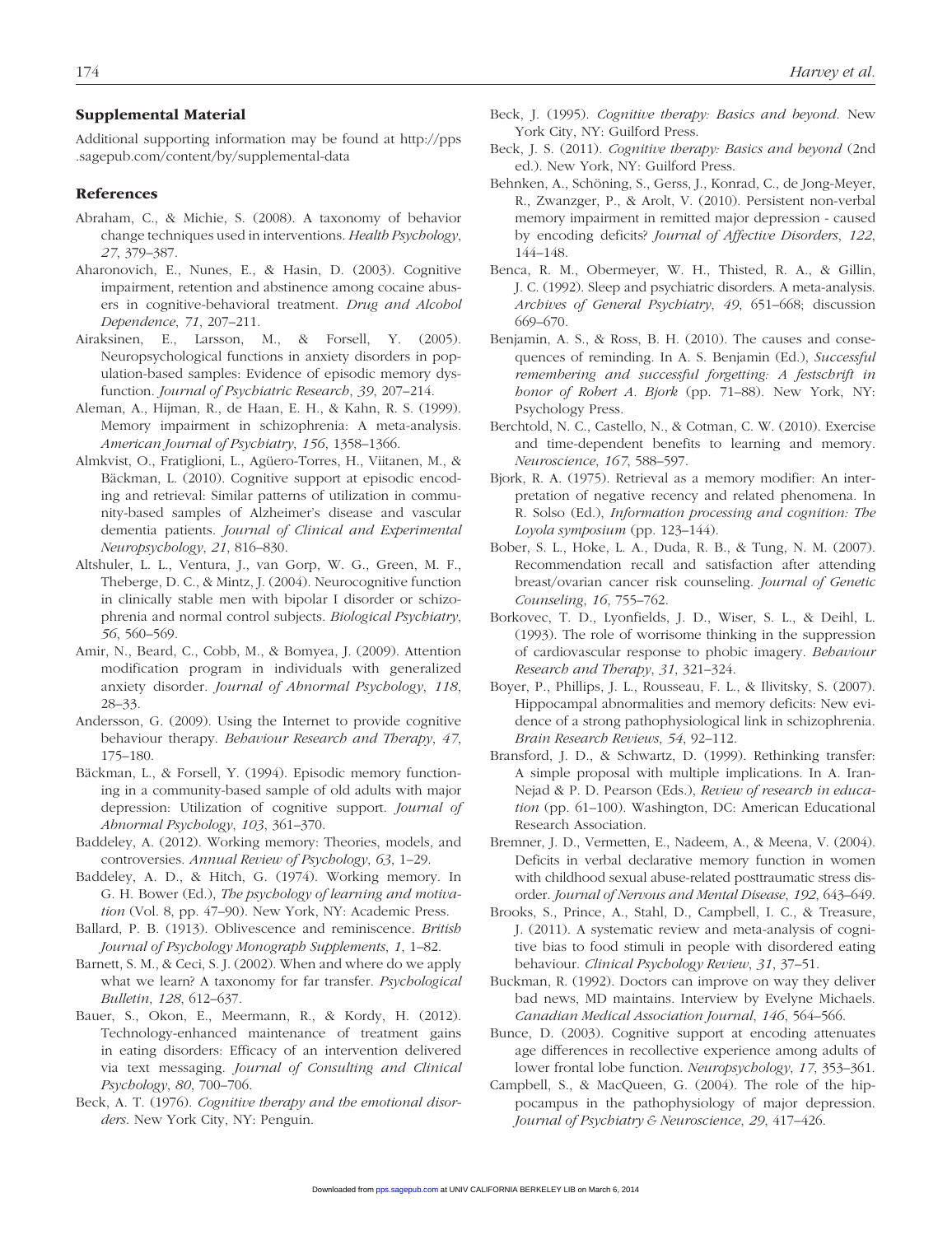- Ceschi, G., Van der Linden, M., Dunker, D., Perroud, A., & Broadart, S. (2003). Further exploration memory bias in compulsive washers. *Behaviour Research and Therapy*, *41*, 737–748.
- Chambers, M. J. (1991). Patient recall of recommendations in the behavioural treatment of insomnia. *Sleep Research*, *20*, 222.
- Chambless, D. L., & Ollendick, T. H. (2001). Empirically supported psychological interventions: Controversies and evidence. *Annual Review of Psychology*, *52*, 685–716.
- Chi, M. T. H., de Leeuw, N., Chiu, M. H., & LaVancher, C. (1994). Eliciting self-explanations improves understanding. *Cognitive Science*, *18*, 439–477.
- Cirillo, M. A., & Seidman, L. J. (2003). Verbal declarative memory dysfunction in schizophrenia: From clinical assessment to genetics and brain mechanisms. *Neuropsychology Review*, *13*, 43–77.
- Clark, L., Sarna, A., & Goodwin, G. M. (2005). Impairment of executive function but not memory in first-degree relatives of patients with bipolar I disorder and in euthymic patients with unipolar depression. *American Journal of Psychiatry*, *162*, 1980–1982.
- Clark, R. E., & Feldon, D. F. (2005). Five common but questionable principles of multimedia learning. In R. E. Mayer (Ed.), *The Cambridge handbook of multimedia learning* (pp. 97–115). New York, NY: Cambridge University Press.
- Colcombe, S., & Kramer, A. F. (2003). Fitness effects on the cognitive function of older adults: A meta-analytic study. *Psychological Science*, *14*, 125–130.
- Cordova, D. I., & Lepper, M. R. (1996). Intrinsic motivation and the process of learning: Beneficial effects of contextualization, personalization, and choice. *Journal of Educational Psychology*, *88*, 715–730.
- Craik, F. I. M., & Lockhart, R. S. (1972). Levels of processing: A framework for memory research. *Journal of Verbal Learning and Verbal Behavior*, *11*, 671–684.
- Craik, F. I. M., Govoni, R., Naveh-Benjamin, M., & Anderson, N. D. (1996). The effects of divided attention on encoding and retrieval processes in human memory. *Journal of Experimental Psychology: General*, *125*, 159–180.
- Croyle, R. T., Loftus, E. F., Barger, S. D., Sun, Y. C., Hart, M., & Gettig, J. (2006). How well do people recall risk factor test results? Accuracy and bias among cholesterol screening participants. *Health Psychology*, *25*, 425–432.
- Dalgleish, T., Spinks, H., Yiend, J., & Kuyken, W. (2001). Autobiographical memory style in seasonal affective disorder and its relationship to future symptom remission. *Journal of Abnormal Psychology*, *110*, 335–340.
- Davis, M., Barad, M., Otto, M., & Southwick, S. (2006). Combining pharmacotherapy with cognitive behavioral therapy: Traditional and new approaches. *Journal of Traumatic Stress*, *19*, 571–581.
- Deci, E. L., Koestner, R., & Ryan, R. M. (1999). A meta-analytic review of experiments examining the effects of extrinsic rewards on intrinsic motivation. *Psychological Bulletin*, *125*, 627–668.
- Diekelmann, S., & Born, J. (2010). The memory function of sleep. *Nature Reviews Neuroscience*, *11*, 114–126.
- Dimidjian, S., Hollon, S. D., Dobson, K. S., Schmaling, K. B., Kohlenberg, R. J., Addis, M. E., . . . Jacobson, N. S. (2006). Randomized trial of behavioral activation, cognitive therapy, and antidepressant medication in the acute treatment of major depression. *Journal of Consulting and Clinical Psychology*, *74*, 658–670.
- Douglas, K. M., & Porter, R. J. (2009). Longitudinal assessment of neuropsychological function in major depression. *Australian & New Zealand Journal of Psychiatry*, *43*, 1105– 1117.
- Easterbrook, J. A. (1959). The effect of emotion on cue utilization and the organization of behavior. *Psychological Review*, *66*, 183–201.
- Ehlers, A., Hackmann, A., Steil, R., Clohessy, S., Wenninger, K., & Winter, H. (2002). The nature of intrusive memories after trauma: The warning signal hypothesis. *Behaviour Research and Therapy*, *40*, 995–1002.
- Elgamal, S., McKinnon, M. C., & Ramakrishnan, K. (2007). Successful computer-assisted cognitive remediation therapy in patients with unipolar depression: A proof of principle study. *Psychological Medicine*, *37*, 1229–1238.
- Ellenbogen, J. M., Hu, P. T., Payne, J. D., Titone, D., & Walker, M. P. (2007). Human relational memory requires time and sleep. *Proceedings of the National Academy of Sciences, USA*, *104*, 7723–7728.
- Ericsson, K. A., & Polson, P. G. (1988). An experimental analysis of the mechanisms of a memory skill. *Journal of Experimental Psychology: Learning, Memory, and Cognition*, *14*, 305–316.
- Falls, W., Miserendino, M., & Davis, M. (1992). Extinction of fear-potentiated startle: Blockade by infusion of an NMDA antagonist into the amygdala. *The Journal of Neuroscience*, *12*, 854–863.
- Ferguson, E. D. (2009). *Motivation improves learning in school— But what kind of motivation is needed?* Washington, DC: American Psychological Association.
- Ferrier, I. N., Stanton, B. R., Kelly, T. P., & Scott, J. (1999). Neuropsychological function in euthymic patients with bipolar disorder. *British Journal of Psychiatry*, *175*, 246–251.
- Fitts, P. M., & Posner, M. I. (1967). *Human performance*. Oxford, England: Brooks and Cole.
- Flocke, S. A., & Stange, K. C. (2004). Direct observation and patient recall of health behavior advice. *Preventive Medicine*, *38*, 343–349.
- Fossati, P., Ergis, A. M., & Allilaire, J. F. (2002). Executive functioning in unipolar depression: A review. *Encephale*, *28*, 97–107.
- Frank, E. (2005). *Treating bipolar disorder: A clinician's guide to interpersonal and social rhythm therapy*. New York, NY: Guilford Press.
- Gentner, D., Loewenstein, J., & Thompson, L. (2003). Learning and transfer: A general role for analogical encoding. *Journal of Educational Psychology*, *95*, 393–408.
- Ghetti, S., & Bunge, S. A. (2012). Neural changes underlying the development of episodic memory during middle childhood. *Developmental Cognitive Neuroscience*, *2*, 1–15.
- Gick, M. L., & Holyoak, K. J. (1983). Schema induction and analogical transfer. *Cognitive Psychology*, *15*, 1–38.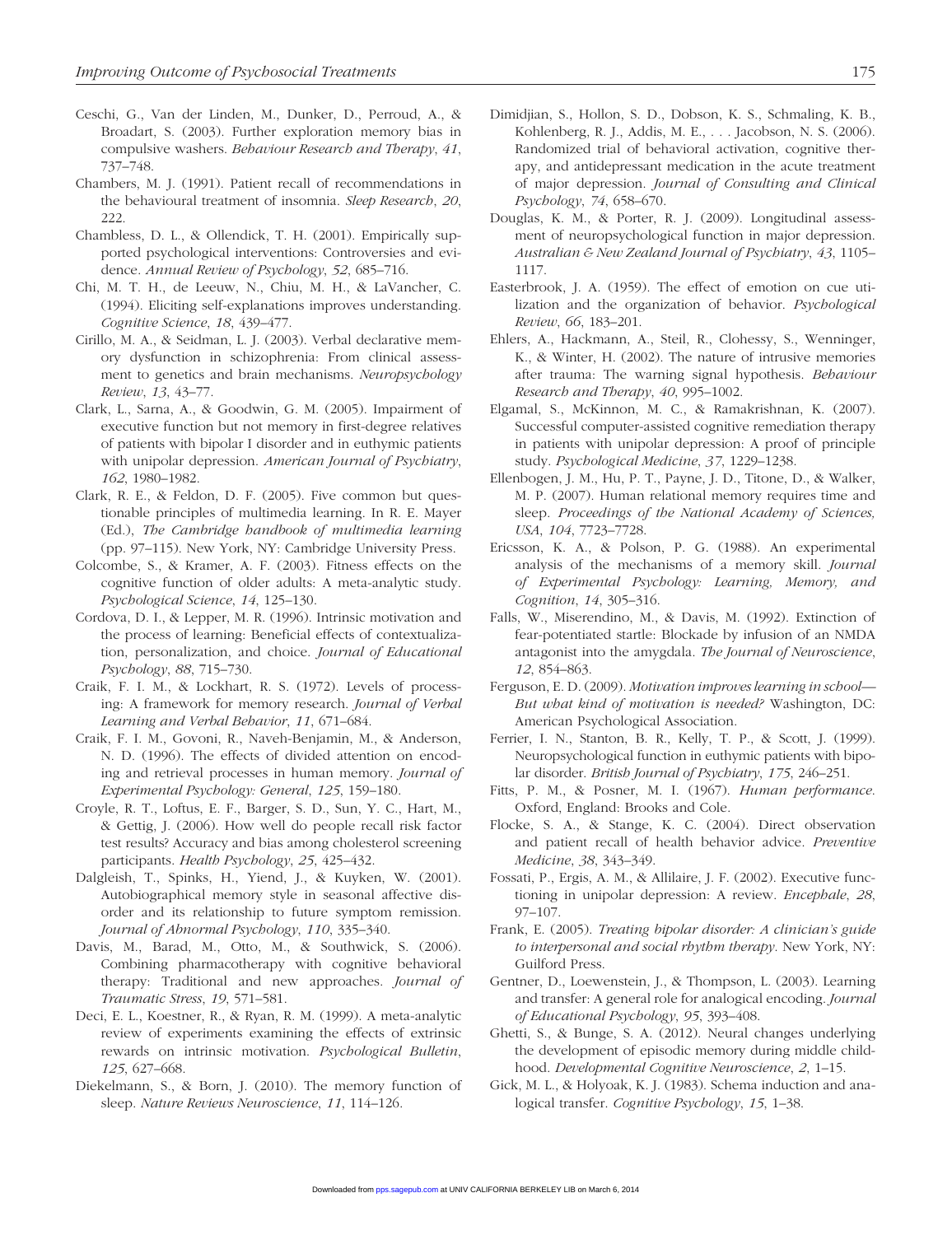- Gluck, M. A., Mercado, E., & Myers, C. E. (2007). *Learning and memory: From brain to behavior*. New York, NY: Worth Publishers.
- Goldberg, J. F., & Roy Chengappa, K. (2009). Identifying and treating cognitive impairment in bipolar disorder. *Bipolar Disorders*, *11*(S2), 123–137.
- Gollwitzer, P. M. (1999). Implementation intentions: Strong effects of simple plans. *American Psychologist*, *54*, 493–503.
- Gollwitzer, P. M., & Sheeran, P. (2006). Implementation intentions and goal achievement: A meta-analysis of effects and processes. In M. P. Zanna (Ed.), *Advances in experimental social psychology* (Vol. 38, pp. 69–119). Burlington, VT: Academic Press.
- Gotlib, I. H., & Joormann, J. (2010). Cognition and depression: Current status and future directions. *Annual Review of Clinical Psychology*, *6*, 285–312.
- Grady, C. L., & Craik, F. I. (2000). Changes in memory processing with age. *Current Opinion in Neurobiology*, *10*, 224–231.
- Graesser, A. C., Langston, M. C., & Baggett, W. B. (1997). Exploring information about concepts by asking questions. In G. V. Nakamura, R. M. Taraban, & D. Medin (Eds.), *The psychology of learning and motivation, Vol. 29: Categorization by humans and machines* (pp. 411–436). Orlando, FL: Academic Press.
- Guttentag, R. E. (1984). The mental effort requirement of cumulative rehearsal: A developmental study. *Journal of Experimental Child Psychology*, *37*, 92–106.
- Hackmann, A., Clark, D. M., & McManus, F. (2000). Recurrent images and early memories in social phobia. *Behaviour Research and Therapy*, *38*, 601–610.
- Harvey, A. G. (2008). Insomnia, psychiatric disorders, and the transdiagnostic perspective. *Current Directions in Psychological Science*, *17*, 299–303.
- Harvey, A. G. (2009). A transdiagnostic approach to treating sleep disturbance in psychiatric disorders. *Cognitive Behavior Therapy*, *38*, 35–42.
- Harvey, A., Watkins, E., Mansell, W., & Shafran, R. (2004). *Cognitive behavioural processes across psychological disorders: A transdiagnostic approach to research and treatment*. Oxford, England: Oxford University Press.
- Hedden, T., & Gabrieli, J. D. E. (2004). Insights into the ageing mind: A view from cognitive neuroscience. *Nature Reviews Neuroscience*, *5*, 87–96.
- Henry, J. D., Rendell, P. G., Kliegel, M., & Altgassen, M. (2007). Prospective memory in schizophrenia: Primary or secondary impairment? *Schizophrenia Research*, *95*, 179–185.
- Hertel, P. T. (1998). Relation between rumination and impaired memory in dysphoric moods. *Journal of Abnormal Psychology*, *107*, 166–172.
- Hertel, P. T., & Hardin, T. S. (1990). Remembering with and without awareness in a depressed mood: Evidence of deficits in initiative. *Journal of Experimental Psychology: General*, *119*, 45–59.
- Hertel, P. T., & Rude, S. S. (1991). Depressive deficits in memory: Focusing attention improves subsequent recall. *Journal of Experimental Psychology: General*, *120*, 301–309.
- Hintzman, D. L. (1974). Theoretical implications of the spacing effect. In R. L. Solso (Ed.), *Theories in cognitive psychology: The Loyola symposium*. New York, NY: Wiley.
- Hirst, W., & Echterhoff, G. (2012). Remembering in conversations: The social sharing and reshaping of memories. *Annual Review of Psychology*, *63*, 55–79.
- Hmelo-Silver, C. E. (2004). Problem-based learning: What and how do students learn? *Educational Psychology Review*, *16*, 235–266.
- Hofmann, S. G. (2007). Enhancing exposure-based therapy from a translational research perspective. *Behaviour Research and Therapy*, *45*, 1987–2001.
- Hofmann, S. G., Smits, J. A., Asnaani, A., Gutner, C. A., & Otto, M. W. (2011). Cognitive enhancers for anxiety disorders. *Pharmacology Biochemistry & Behavior*, *99*, 275–284.
- Holthausen, E. A., Wiersma, D., Sitskoorn, M. M., Dingemans, P. M., Schene, A. H., & van den Bosch, R. J. (2003). Longterm memory deficits in schizophrenia: Primary or secondary dysfunction? *Neuropsychology*, *17*, 539–547.
- Hunt, R. R., & McDaniel, M. A. (1993). The enigma of organization and distinctiveness. *Journal of Memory and Language*, *32*, 421–445.
- Insel, T. R. (2008). Assessing the economic costs of serious mental illness. *American Journal of Psychiatry*, *165*, 663–665.
- Insel, T. R. (2009). Translating scientific opportunity into public health impact: A strategic plan for research on mental illness. *Archives of General Psychiatry*, *66*, 128–133.
- Isaac, C. L., Cushway, D., & Jones, G. V. (2006). Is posttraumatic stress disorder associated with specific deficits in episodic memory? *Journal of Psychiatric Research*, *40*, 47–58.
- Ishai, A., Haxby, J. V., & Ungerleider, L. G. (2002). Visual imagery of famous faces: Effects of memory and attention revealed by fMRI. *NeuroImage*, *17*, 1729–1741.
- Jacobson, N., Martell, C., & Dimidjian, S. (2001). Behavioral activation treatment for depression: Returning to contextual roots. *Clinical Psychology: Science and Practice*, *8*, 255–270.
- Jansen, J., Butow, P. N., van Weert, J. C., van Dulmen, S., Devine, R. J., Heeren, T. J., . . . Tattersall, M. H. (2008). Does age really matter? Recall of information presented to newly referred patients with cancer. *Journal of Clinical Oncology*, *26*, 5450–5457.
- Jelinek, L., Jacobsen, D., Kellner, M., Larbig, F., Biesold, K.-H., Barre, K., & Moritz, S. (2006). Verbal and nonverbal memory functioning in posttraumatic stress disorder (PTSD). *Journal of Clinical and Experimental Neuropsychology*, *28*, 940–948.
- Joormann, J., Dkane, M., & Gotlib, I. H. (2006). Adaptive and maladaptive components of rumination? Diagnostic specificity and relation to depressive biases. *Behavior Therapy*, *37*, 269–280.
- Joormann, J., LeMoult, J., Hertel, P. T., & Gotlib, I. H. (2009). Training forgetting of negative material in depression. *Journal of Abnormal Psychology*, *118*, 34–43.
- Karpicke, J. D., & Blunt, J. R. (2011, February 11). Retrieval practice produces more learning than elaborative studying with concept mapping. *Science*, *331*, 772–775.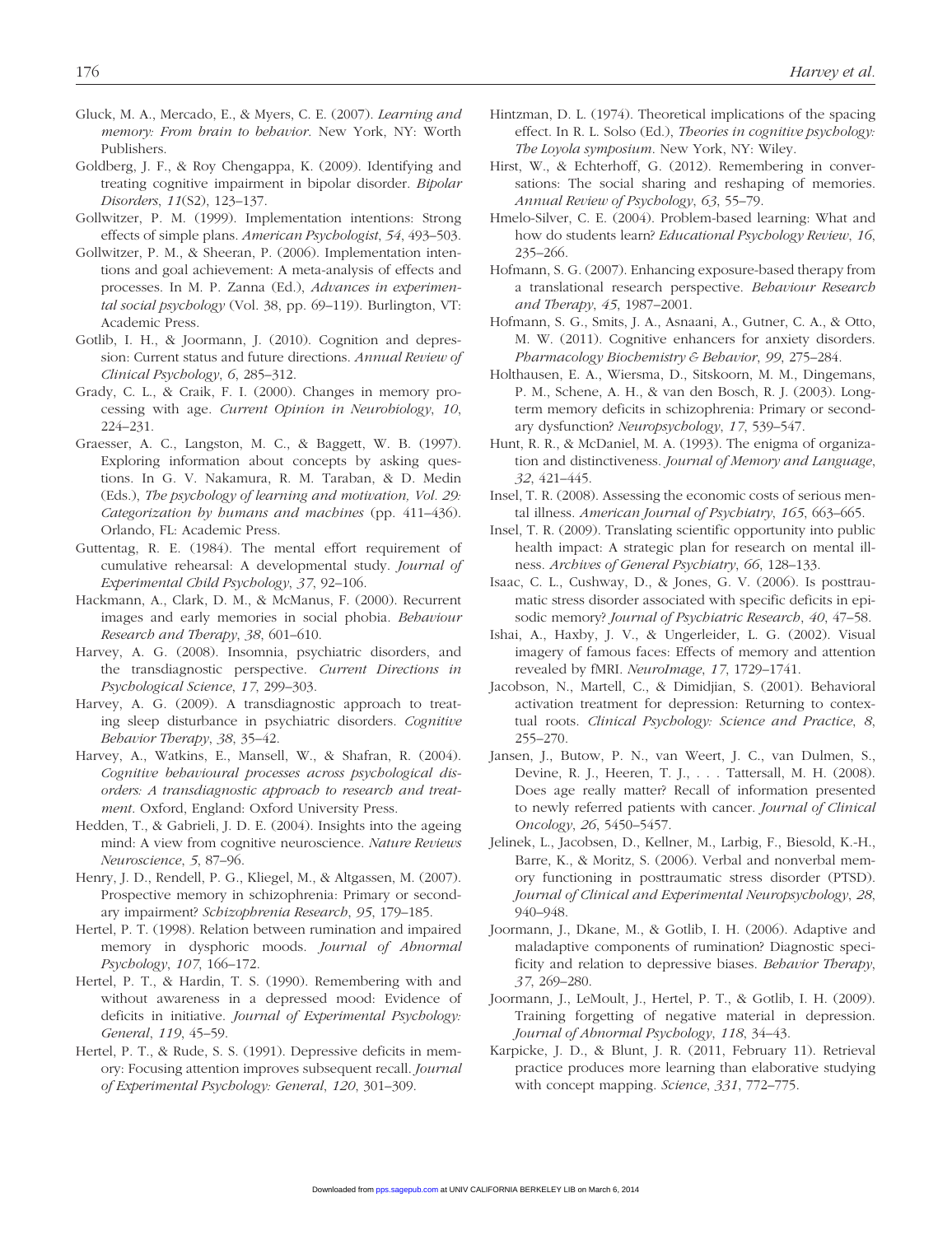- Karpicke, J. D., & Roediger, H. L. (2007). Repeated retrieval during learning is the key to long-term retention. *Journal of Memory and Language*, *57*, 151–162.
- Kessler, R. C., Berglund, P., Demler, O., Jin, R., Merikangas, K. R., & Walters, E. E. (2005). Lifetime prevalence and ageof-onset distributions of DSM-IV disorders in the National Comorbidity Survey Replication. *Archives of General Psychiatry*, *62*, 539–602.
- Kessler, R. C., Demler, O., Frank, R. G., Olfson, M., Pincus, H. A., Walters, E. E., . . . Zaslavsky, A. M. (2005). Prevalence and treatment of mental disorders, 1990 to 2003. *New England Journal of Medicine*, *352*, 2515–2523.
- Kessler, R. C., Heeringa, S., Lakoma, M. D., Petukhova, M., Rupp, A. E., Schoenbaum, M., . . . Zaslavsky, A. M. (2008). Individual and societal effects of mental disorders on earnings in the United States: Results from the National Comorbidity Survey Replication. *American Journal of Psychiatry*, *165*, 703–711.
- Kinzie, M. B., Sullivan, H. J., & Berdel, R. L. (1992). Motivational and achievement effects of learner control over content review within CAI. *Journal of Educational Computing Research*, *8*, 101–114.
- Kolodner, J. L. (1997). Educational implications of analogy: A view from case-based reasoning. *American Psychologist*, *52*, 57–66.
- Kornell, N., & Bjork, R. A. (2008). Learning concepts and categories: Is spacing the enemy of induction? *Psychological Science*, *19*, 585–592.
- Kosslyn, S. M. (1980). *Image and mind*. Cambridge, MA: Harvard University Press.
- Krames, L., & MacDonald, M. (1985). Distraction and depressive cognitions. *Cognitive Therapy and Research*, *9*, 561–573.
- Kravitz, R. L., Hays, R. D., Sherbourne, C. D., DiMatteo, M. R., Rogers, W. H., Ordway, L., & Greenfield, S. (1993). Recall of recommendations and adherence to advice among patients with chronic medical conditions. *Archives of Internal Medicine*, *153*, 1869–1878.
- Lambert, M. J. (Ed.). (2004). *Bergin and Garfield's handbook of psychotherapy and behavior change*. New York, NY: Wiley.
- Lang, P. J. (1977). Imagery in therapy: An information processing analysis of fear. *Behavior Therapy*, *8*, 862–886.
- Leberman, S., McDonald, L., & Doyle, S. (2012). *The transfer of learning: Participant's perspectives of adult education and training*. Aldershot, England: Gower Publishing.
- Lee, J., & Park, S. (2005). Working memory impairments in schizophrenia: A meta-analysis. *Journal of Abnormal Psychology*, *114*, 599–611.
- Leighl, N., Gattellari, M., Butow, P., Brown, R., & Tattersall, M. H. (2001). Discussing adjuvant cancer therapy. *Journal of Clinical Oncology*, *19*, 1768–1778.
- Lewkovich, G. N., & Haneline, M. T. (2005). Patient recall of the mechanics of cervical spine manipulation. *Journal of Manipulative and Physiological Therapeutics*, *28*, 708–712.
- Ley, P., Bradshaw, P., Eaves, D., & Walker, C. (1973). A method for increasing patients' recall of information presented by doctors. *Psychological Medicine*, *3*, 217–220.
- Linehan, M. M., Comtois, K. A., Murray, A. M., Brown, M. Z., Gallop, R. J., Heard, H. L., . . . Lindenboim, N. (2006).

Two-year randomized controlled trial and follow-up of dialectical behavior therapy vs. therapy by experts for suicidal behaviors and borderline personality disorder. *Archives of General Psychiatry*, *63*, 757–766.

- Lockhart, R. S., Lamon, M., & Gick, M. L. (1988). Conceptual transfer in simple insight problems. *Memory & Cognition*, *16*, 36–44.
- Lombrozo, T. (2006). The structure and function of explanations. *Trends in Cognitive Sciences*, *10*, 464–470.
- MacLeod, C., Koster, E. H., & Fox, E. (2009). Whither cognitive bias modification research? Commentary on the special section articles. *Journal of Abnormal Psychology*, *118*, 89–99.
- MacQueen, G. M., Campbell, S., McEwen, B. S., Macdonald, K., Amano, S., & Joffe, R. T. (2003). Course of illness, hippocampal function, and hippocampal volume in major depression. *Proceedings of the National Academy of Sciences, USA*, *100*, 1387–1392.
- Majer, M., Ising, M., Künzel, H., Binder, E. B., Holsboer, F., Modell, S., & Zihl, J. (2004). Impaired divided attention predicts delayed response and risk to relapse in subjects with depressive disorders. *Psychological Medicine*, *34*, 1453–1463.
- Mander, B. A., Santhanam, S., Saletin, J. M., & Walker, M. P. (2011). Wake deterioration and sleep restoration of human learning. *Current Biology*, *21*, R183–R184.
- Martinez-Aran, A., Vieta, E., Colom, F., Torrent, C., Reinares, M., Goikolea, J. M., . . . Sánchez-Moreno, J. (2005). Do cognitive complaints in euthymic bipolar patients reflect objective cognitive impairment? *Psychotherapy and Psychosomatics*, *74*, 295–302.
- Martinez-Aran, A., Vieta, E., Reinares, M., Colom, F., Torrent, C., Sanchez-Moreno, J., . . . Salamero, M. (2004). Cognitive function across manic or hypomanic, depressed, and euthymic states in bipolar disorder. *American Journal of Psychiatry*, *161*, 262–270.
- Martino, D. J., Igoa, A., Marengo, E., Scarpola, M., & Strejilevich, S. A. (2011). Neurocognitive impairments and their relationship with psychosocial functioning in euthymic bipolar II disorder. *Journal of Nervous and Mental Disease*, *199*, 459–464.
- Marvel, C. L., & Paradiso, S. (2004). Cognitive and neurological impairment in mood disorders. *Psychiatry Clinics of North America*, *27*, 19–36.
- Mayberg, H. (2002). Depression, II: Localization of pathophysiology. *American Journal of Psychiatry*, *159*, 1979.
- Mayer, R. E. (2002). Multimedia learning. *Psychology of Learning and Motivation*, *41*, 85–139.
- McCrady, B., & Smith, D. (1986). Implications of cognitive impairment for the treatment of alcoholism. *Alcoholism: Clinical & Experimental Research*, *10*, 145–149.
- McDaniel, M. A., Roediger, H. L., & McDermott, K. B. (2007). Generalizing test-enhanced learning from the laboratory to the classroom. *Psychonomic Bulletin & Review*, *14*, 200– 206.
- McNally, R. J., Lasko, N. B., Macklin, M. L., & Pitman, R. K. (1995). Autobiographical memory disturbance in combatrelated posttraumatic stress disorder. *Behaviour Research and Therapy*, *33*, 619–630.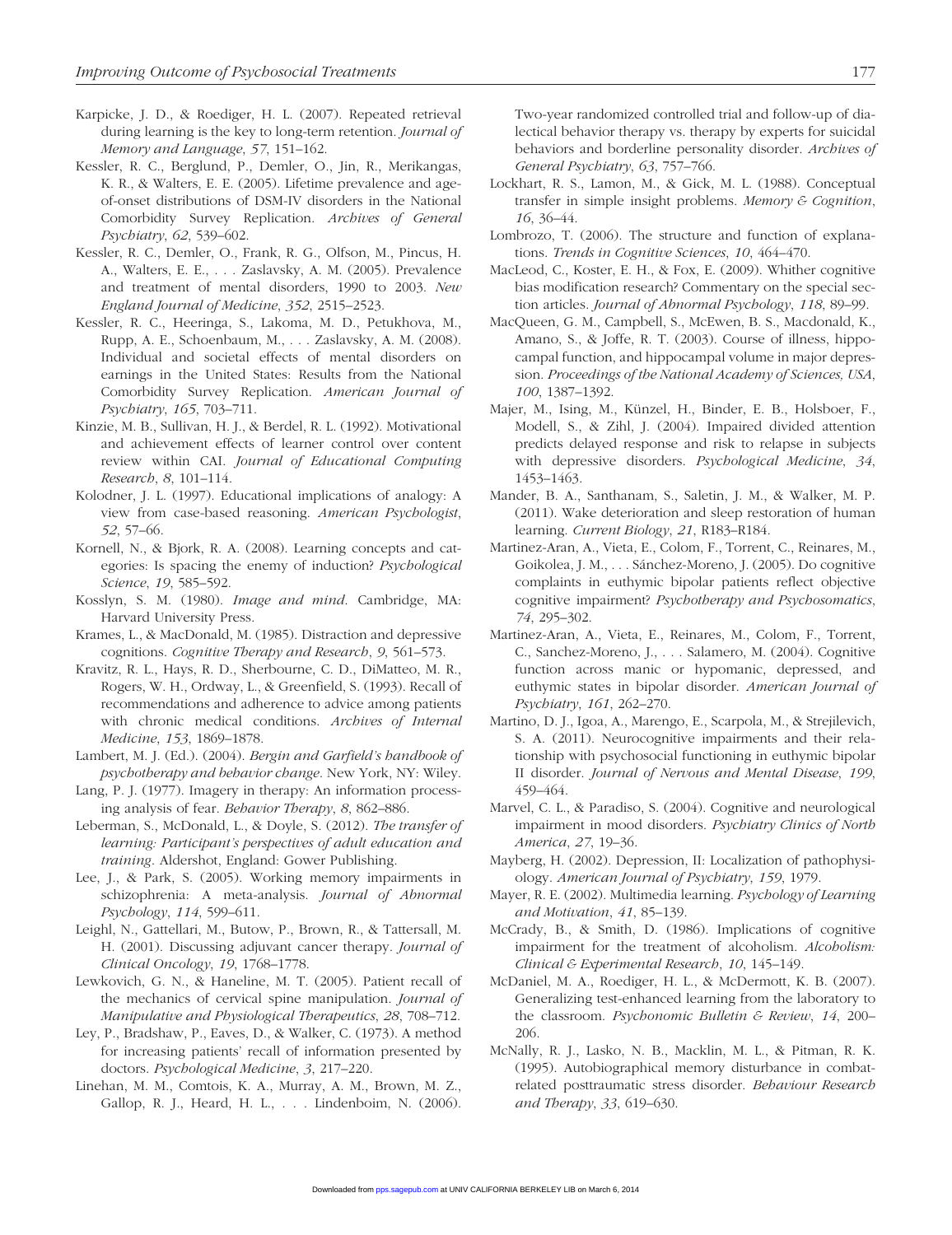- Mestre, J. P. (2005). *Transfer of learning from a modern multidisciplinary perspective*. Greenwich, CT: Information Age Publishing.
- Michie, S., Ashford, S., Sniehotta, F. F., Dombrowski, S. U., Bishop, A., & French, D. P. (2011). A refined taxonomy of behaviour change techniques to help people change their physical activity and healthy eating behaviours: The CALO-RE taxonomy. *Psychology & Health*, *26*, 1479–1498.
- Miller, W. R., & Rollnick, S. (2002). *Motivational interviewing: Preparing people for change*. New York, NY: Guilford Press.
- Morin, C. M., Bootzin, R. R., Buysse, D. J., Edinger, J. D., Espie, C. A., & Lichstein, K. L. (2006). Psychological and behavioral treatment of insomnia: An update of recent evidence (1998-2004). *Sleep*, *29*, 1396–1406.
- Murphy, G. L., & Medin, D. L. (1985). The role of theories in conceptual coherence. *Psychological Review*, *92*, 289–316.
- Naismith, S. L., Redoblado-Hodge, M. A., Lewis, S. J. G., Scott, E. M., & Hickie, I. B. (2010). Cognitive training in affective disorders improves memory: A preliminary study using the NEAR approach. *Journal of Affective Disorders*, *121*, 258–262.
- Nathan, P., & Gorman, J. M. (Eds.). (2007). *A guide to treatments that work*. New York, NY: Oxford University Press.
- Norberg, M. M., Krystal, J. H., & Tolin, D. F. (2008). A metaanalysis of D-cycloserine and the facilitation of fear extinction and exposure therapy. *Biological Psychiatry*, *63*, 1118–1126.
- Ofen, N. (2012). The development of neural correlates for memory formation. *Neuroscience & Biobehavioral Reviews*, *36*, 1708–1717.
- Ornstein, P. A., & Haden, C. A. (2001). Memory development or the development of memory? *Current Directions in Psychological Science*, *10*, 202–205.
- Otto, R. (2003). *Principles of multimedia*. Retrieved from [http://www.cognitivedesignsolutions.com/Media/](http://www.cognitivedesignsolutions.com/Media/MediaPrinciples.htm) MediaPrinciples.htm
- Pashler, H., Bain, P., Bottge, B., Graesser, A., Koedinger, K., McDaniel, M., & Metcalfe, J. (2007). *Organizing instruction and study to improve student learning* (NCER 2007- 2004). Washington, DC: National Center for Education Research, Institute of Education Sciences, U.S. Department of Education.
- Payne, J. D., Schacter, D. L., Propper, R. E., Huang, L. W., Wamsley, E. J., Tucker, M. A., . . . Stickgold, R. (2009). The role of sleep in false memory formation. *Neurobiology of Learning and Memory*, *92*, 327–334.
- Pearson, D. G., Deeprose, C., Wallace-Hadrill, S., Heyes, S. B., & Holmes, E. A. (2012). Assessing mental imagery in clinical psychology: A review of imagery measures and a guiding framework. *Clinical Psychology Review*, *33*, 1–23.
- Perry, R. C. W., Kayekjian, K. C., Braun, R. A., Cantu, M., Sheoran, B., & Chung, P. J. (2012). Adolescents' perspectives on the use of a text messaging service for preventive sexual health promotion. *Journal of Adolescent Health*, *51*, 220–225.
- Perry, W., Light, G. A., Davis, H., & Braff, D. L. (2000). Schizophrenia patients demonstrate a dissociation on declarative and non-declarative memory tests. *Schizophrenia Research*, *46*, 167–174.
- Pettigrew, S., & Donovan, R. (2009). Older audiences' responses to mental health promotion messages. *International Journal of Mental Health Promotion*, *11*(1), 23–31.
- Phelps, E. A. (2004). Human emotion and memory: Interactions of the amygdala and hippocampal complex. *Current Opinion in Neurobiology*, *14*, 198–202.
- Pickney, C. S., & Arnason, J. A. (2005). Correlation between patient recall of bone densitometry results and subsequent treatment adherence. *Osteoporosis International*, *16*, 1156– 1160.
- Reynolds, M., & Brewin, C. R. (1999). Intrusive memories in depression and posttraumatic stress disorder. *Behaviour Research and Therapy*, *37*, 201–215.
- Rice, G. E., & Okun, M. A. (1994). Older readers' processing of medical information that contradicts their beliefs. *Journal of Gerontology*, *49*, P119–P128.
- Robinson, L. J., Thompson, J. M., Gallagher, P., Goswami, U., Young, A. H., Ferrier, I. N., & Moore, P. B. (2006). A metaanalysis of cognitive deficits in euthymic patients with bipolar disorder. *Journal of Affective Disorders*, *93*, 105–115.
- Roediger, H. L., & Karpicke, J. D. (2006). The power of testing memory: Basic research and implications for educational practice. *Perspectives on Psychological Science*, *1*, 181–210.
- Roediger, H. L., Putnam, A. L., & Smith, M. A. (2011). Ten benefits of testing and their applications to educational practice. In J. P. Mestre & B. H. Ross (Eds.), *The psychology of learning and motivation: Cognition in Education* (Vol. 55, pp. 1–36). San Diego, CA: Academic Press.
- Rohrer, D. (2009). The effects of spacing and mixing practice problems. *Journal for Research in Mathematics Education*, *40*, 4–17.
- Rohrer, D., & Pashler, H. (2007). Increasing retention without increasing study time. *Current Directions in Psychological Science*, *16*, 183–186.
- Schacter, D. (2001). *The seven sins of memory: How the mind forgets and remembers*. New York, NY: Houghton Mifflin.
- Schraa, J. C., & Dirks, J. F. (1982). Improving patient recall and comprehension of the treatment regimen. *The Journal of Asthma*, *19*, 159–162.
- Shepherd, L., Salkovskis, P. M., & Morris, M. (2009). Recording therapy sessions: An evaluation of patient and therapist reported behaviours, attitudes and preferences. *Behavioural and Cognitive Psychotherapy*, *37*, 141–150.
- Siegler, R. S. (2002). Microgenetic studies of self-explanations. In N. Granott & J. Parziale (Eds.), *Microdevelopment: Transition processes in development and learning* (pp. 31– 58). New York, NY: Cambridge University Press.
- Silverman, W. K., & Hinshaw, S. P. (2008). The second special issue on evidence-based psychosocial treatments for children and adolescents: A 10-year update. *Journal of Clinical Child & Adolescent Psychology*, *37*, 1–7.
- Sirriyeh, R., Lawton, R., & Ward, J. (2010). Physical activity and adolescents: An exploratory randomized controlled trial investigating the influence of affective and instrumental text messages. *British Journal of Health Psychology*, *15*, 825–840.
- Slamecka, N. J., & Graf, P. (1978). The generation effect: Delineation of a phenomenon. *Journal of Experimental Psychology: Human Learning and Memory*, *4*, 592–604.